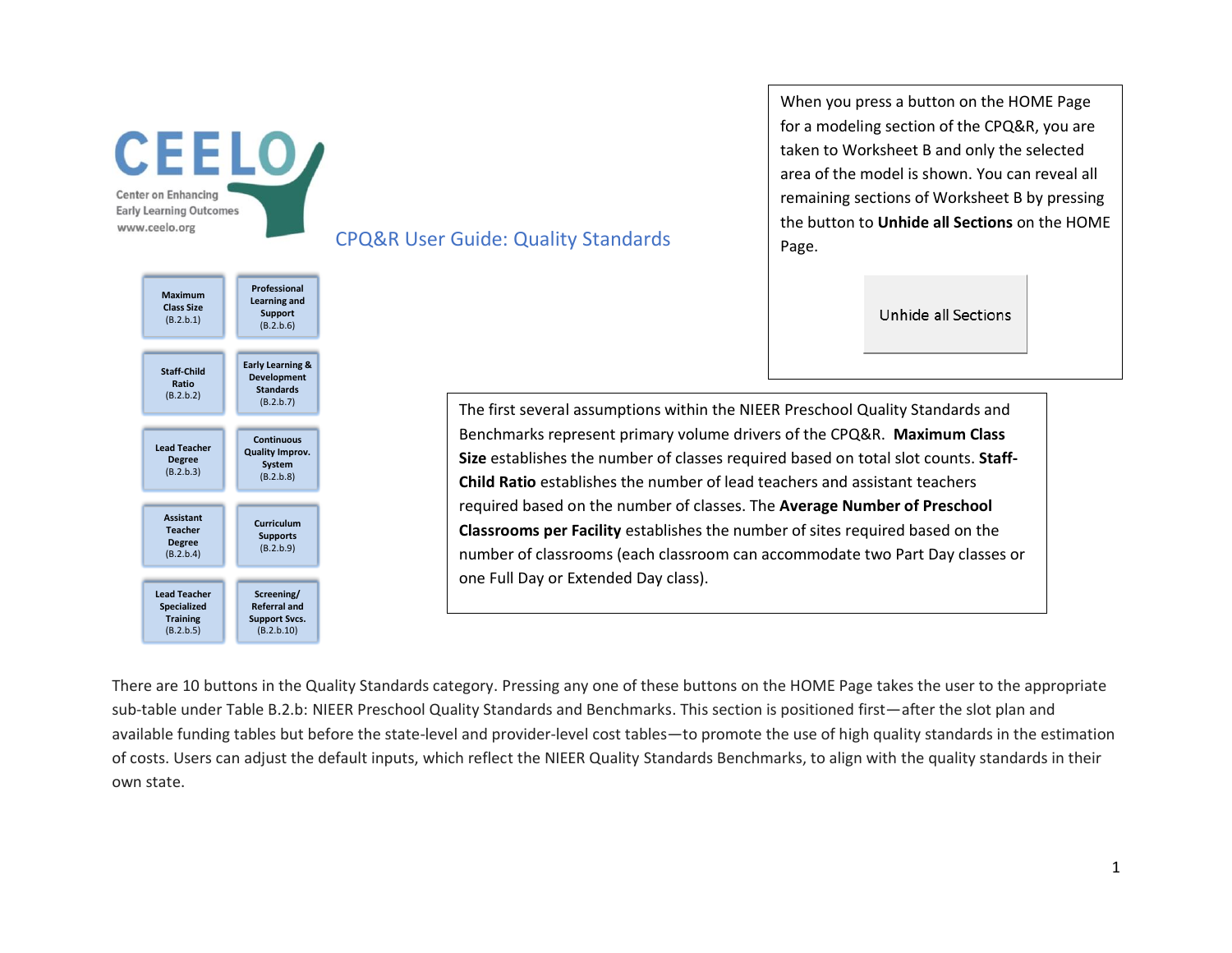*Maximum Class Size.* This table establishes the cumulative number of classes required based on the preschool slot plan, the maximum allowable class size, and an estimated enrollment efficiency factor. The number of classes required is calculated separately by dosage and delivery model. The NIEER Standard for maximum class size is 20 children (with a staff-child ratio of 1:10). If the user assumes that only 85% of available class slots are filled, on average, then the expected class size is 17 (average class size is rounded up to the nearest whole number).

#### *The Alterable Variables in the Maximum Class Size Section*

**Maximum Number of Preschool Children per Class**: An upper limit to the number of children allowed per class, equally applied to all delivery models. This upper limit is applied to all years unless the user selects "Yes" from the drop-down menu for the assumption stating, "Enter Separate Maximum Class Size Assumptions by Year Instead?"

| Table B.2.b: NIEER Preschool Quality Standards and Benchmarks                          |             |                |        |        |        |        |                                                                |        |        |        |           |         |              |
|----------------------------------------------------------------------------------------|-------------|----------------|--------|--------|--------|--------|----------------------------------------------------------------|--------|--------|--------|-----------|---------|--------------|
| 1. Maximum Class Size (NIEER Benchmark: 20 Children per Class or Lower)                |             |                |        |        |        |        |                                                                |        |        |        |           |         |              |
|                                                                                        |             | Fixed          |        |        |        |        |                                                                |        |        |        |           |         | <b>Total</b> |
| Maximum Number of Preschool Children per Class                                         | <b>TRUE</b> | $\overline{2}$ |        |        |        |        | Enter Separate Maximum Class Size Assumptions by Year Instead? |        |        |        | <b>No</b> |         | 20 children  |
|                                                                                        |             |                |        |        |        |        | <b>By Implementation Year</b>                                  |        |        |        |           |         |              |
|                                                                                        |             | Year 0         | Year 1 | Year 2 | Year 3 | Year 4 | Year 5                                                         | Year 6 | Year 7 | Year 8 | Year 9    | Year 10 |              |
| Maximum Class Size by Implementation Year (IF not Fixed, above)                        | <b>TRUE</b> |                |        |        |        |        |                                                                |        |        |        |           |         |              |
|                                                                                        |             | Fixed          |        |        |        |        |                                                                |        |        |        |           |         |              |
| Expected Enrollment Efficiency (Slot Vacancy Rate Resulting from Child Turnover, etc.) | <b>TRUE</b> | 85%            |        |        |        |        |                                                                |        |        |        |           |         | 85%          |
|                                                                                        |             |                |        |        |        |        | <b>By Implementation Year</b>                                  |        |        |        |           |         |              |
|                                                                                        |             | Year 0         | Year 1 | Year 2 | Year 3 | Year 4 | Year 5                                                         | Year 6 | Year 7 | Year 8 | Year 9    | Year 10 |              |
| Subtotal: Average Class Size                                                           |             |                |        |        |        |        |                                                                |        |        |        |           |         |              |
| Cumulative Number of Part Day Classes Required                                         |             |                |        |        |        |        |                                                                |        |        |        |           |         |              |
| Cumulative Number of Full Day Classes Required                                         |             |                |        |        |        |        |                                                                |        |        |        |           |         |              |
| Cumulative Number of Extended Day Classes Required                                     |             |                |        |        |        |        |                                                                |        |        |        |           |         |              |
| Subtotal: Number of Preschool Classes Required to Service Slot Plan                    |             |                |        |        |        |        |                                                                |        |        |        |           |         |              |

**Maximum Class Size by Implementation Year (IF not Fixed, above)**: The upper limit to the number of children allowed per class, specified by implementation year, if the user selects "Yes" from the drop-down menu for the assumption stating, "Enter Separate Maximum Class Size Assumptions by Year Instead?"

**Expected Enrollment Efficiency**: A classroom capacity use factor applied to the Maximum Number of Preschool Children per Class to estimate an expected average class size net of vacancies. Vacancies can arise from turnover resulting from children entering and leaving a program over the course of a calendar year, children "aging in and out" (e.g. a toddler moving into a preschool classroom upon age 3), and other challenges preventing a provider from filling 100% of available slots 100% of the time.

*Staff-Child Ratio*. After determining the number of classes that will be required, the staff-child ratio assumptions establish the number of teachers and assistant teachers that will be required—as well as the number of classrooms that will be required (because a Part Day classroom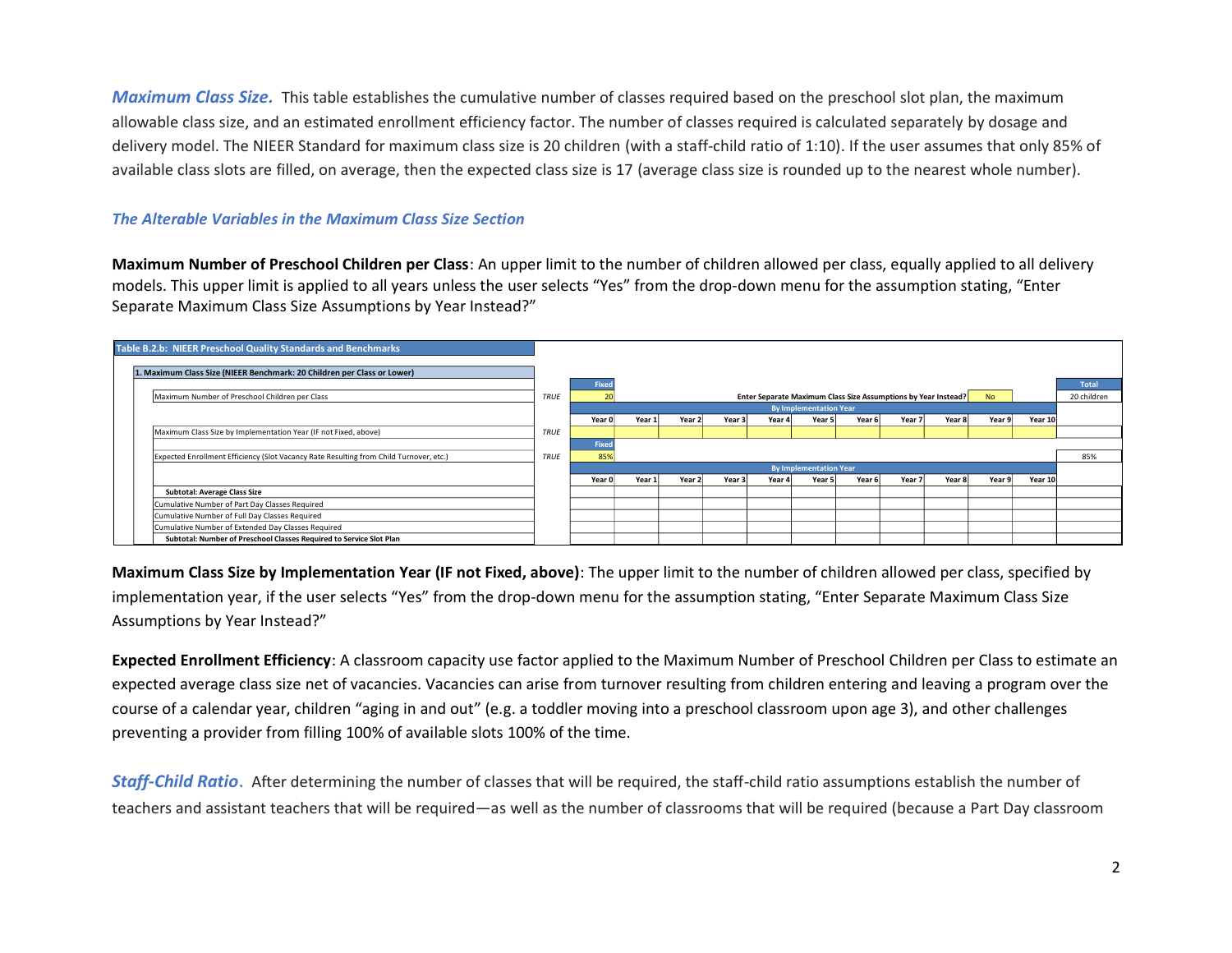can accommodate more than one class per day). The NIEER Quality Standard Benchmark for staff-child ratio is one classroom adult per 10 (or fewer) children. Users can further establish whether the classroom teaching staff is comprised entirely of lead teachers, assistant teachers, or a mix of lead teachers and assistant teachers. In addition, users can separately specify how many classes a lead teacher and an assistant teacher can each accommodate per day. Finally, the user can specify the average number of preschool classrooms per facility to establish the volume of preschool facilities (sites) that will be required to meet the annual slot plan.

## *The Alterable Variables in the Staff-Child Ratio Section*

**Maximum Number of Children per Classroom Adult**: The upper limit to the number of children a single classroom adult can supervise, if the user selects "No" from the drop-down menu for the assumption stating, "Enter Separate Staff-Child Ratio Assumptions by Year Instead?" Each time a multiple of this limit is exceeded, another classroom adult is required. The total number of classroom adults required per class is rounded up to the nearest whole number.

**Maximum Number of Children per Classroom Adult by Implementation Year (IF not Fixed, above)**: The upper limit to the number of children a single classroom adult can supervise, specified by implementation year, if the user selects "Yes" from the drop-down menu for the assumption stating, "Enter Separate Maximum Class Size Assumptions by Year Instead?"

**Maximum Number of Lead Teachers per Class**: The upper limit placed on the number of Lead Teachers per Class. For example, if the staff-child ratio assumptions result in two classroom adults per class and the user specifies a Maximum Number of Lead Teachers per Class of two (2.0), then both classroom adults will be considered Lead Teachers and subject to the salary and qualifications assumptions specific to that position. If the user instead specifies zero (0) in this example, then both classroom adults would be considered Assistant Teachers in the CPQ&R.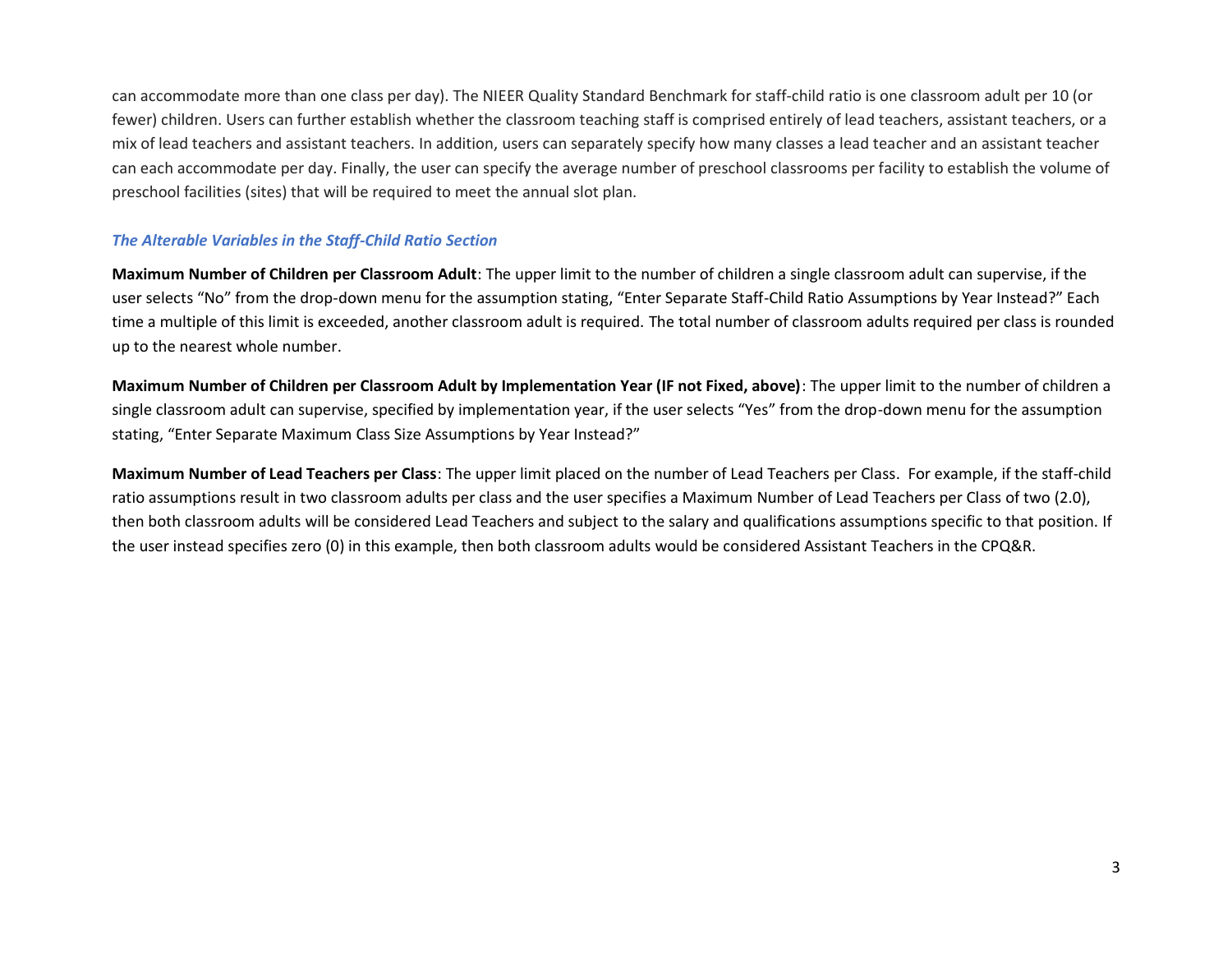

**Teaching Capacity: Number of Classes per Day Lead Teacher and Assistant Teacher**: The number of Part Day, Full Day, or Extended Day classes a single Lead Teacher or Assistant Teacher are expected to teach per day. For example, if a Lead Teacher attends two Part Day classes per day, then the teaching capacity value is 2.0. But if the Lead Teacher teaches only a morning session of Part Day care and is expected to conduct home visiting in the afternoon, then the teaching capacity is 1.0.

**Average Number of Preschool Classrooms per Facility**: The average expected size of a preschool facility or site (the terms "site" and "facility" are equivalent in the CPQ&R), used for establishing the number of facilities required to service the annual slot plan.

*Lead Teacher Degree.* The NIEER Standard for lead teachers is a Bachelor of Arts (BA) degree, and this table allows you to establish the number of teachers by degree level and set targets for improvement. The table is arranged with assumptions for the current workforce at the beginning, followed by assumptions The default assumptions for **Teaching Capacity** for Part Day, Full Day, and Extended Day are based on a 3-hour, 6-hour, and 10-hour class duration, respectively. If administering a Full Day class requires a full working day (1.0) from a teaching staff member, and if a Part Day class requires only a half day (6 hours  $\div$  3 hours = 2.0), then similarly, an Extended Day teaching capacity for a single staff member can be expressed as 0.6 (6 hours  $\div$ 10 hours =  $0.6$ ).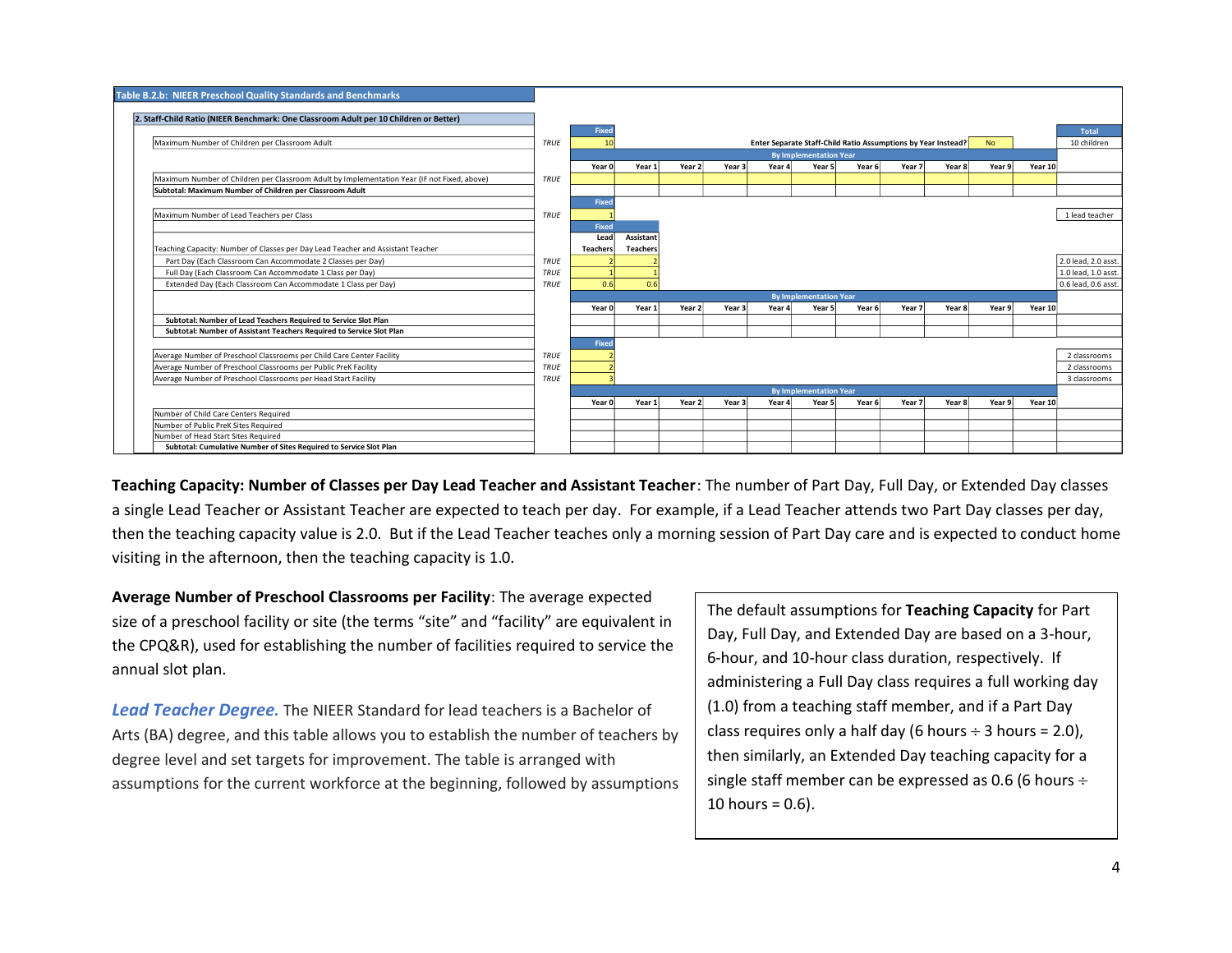for new teachers hired to meet the preschool slot plan. Teachers leaving the workforce can have a significant impact on these numbers over time, and so churn (attrition) assumptions are included in this table.

|        |  |        |         | <b>Total</b>  |
|--------|--|--------|---------|---------------|
|        |  |        |         | 0 teachers    |
|        |  |        |         |               |
|        |  |        |         |               |
|        |  |        |         |               |
|        |  |        |         | 0 teachers    |
|        |  |        |         | 0 teachers    |
|        |  |        |         | 0 teachers    |
|        |  |        |         |               |
|        |  |        |         | 0 teachers    |
|        |  |        |         |               |
|        |  |        |         | 0 teachers    |
|        |  |        |         |               |
|        |  |        |         | 0 teachers    |
|        |  |        |         |               |
|        |  |        |         | 100% per year |
|        |  |        |         |               |
|        |  |        |         |               |
|        |  |        |         | 10% per year  |
|        |  |        |         | 74%           |
|        |  |        |         | 22%           |
|        |  |        |         | 4%            |
|        |  |        |         | 20%           |
|        |  |        |         | 77%           |
|        |  |        |         | 23%           |
|        |  |        |         |               |
|        |  |        |         | 2.5 years     |
|        |  |        |         | 5.5 years     |
|        |  |        |         | \$3,500       |
|        |  |        |         | \$100         |
|        |  |        |         |               |
| Year 7 |  |        | Year 10 |               |
|        |  |        |         | 0 teachers    |
|        |  |        |         |               |
|        |  |        |         |               |
|        |  |        |         |               |
|        |  |        |         | \$0           |
|        |  |        |         |               |
|        |  | Year 8 |         | Year 9        |

If there is already an active preschool program with an existing workforce of lead teachers, then you can establish how quickly these teachers are expected enroll in BA programs to meet a new quality standard for teacher degrees. You can make a separate set of assumptions for new teachers. For example, a greater proportion of new lead teachers may be hired with BA degrees after the establishment of a new quality standard for teacher degrees. By estimating the typical length of time required to earn a BA—based on whether a participating lead teacher has earned an AA degree at the time of enrollment—you are able to project future volumes of lead teachers by degree level by implementation year.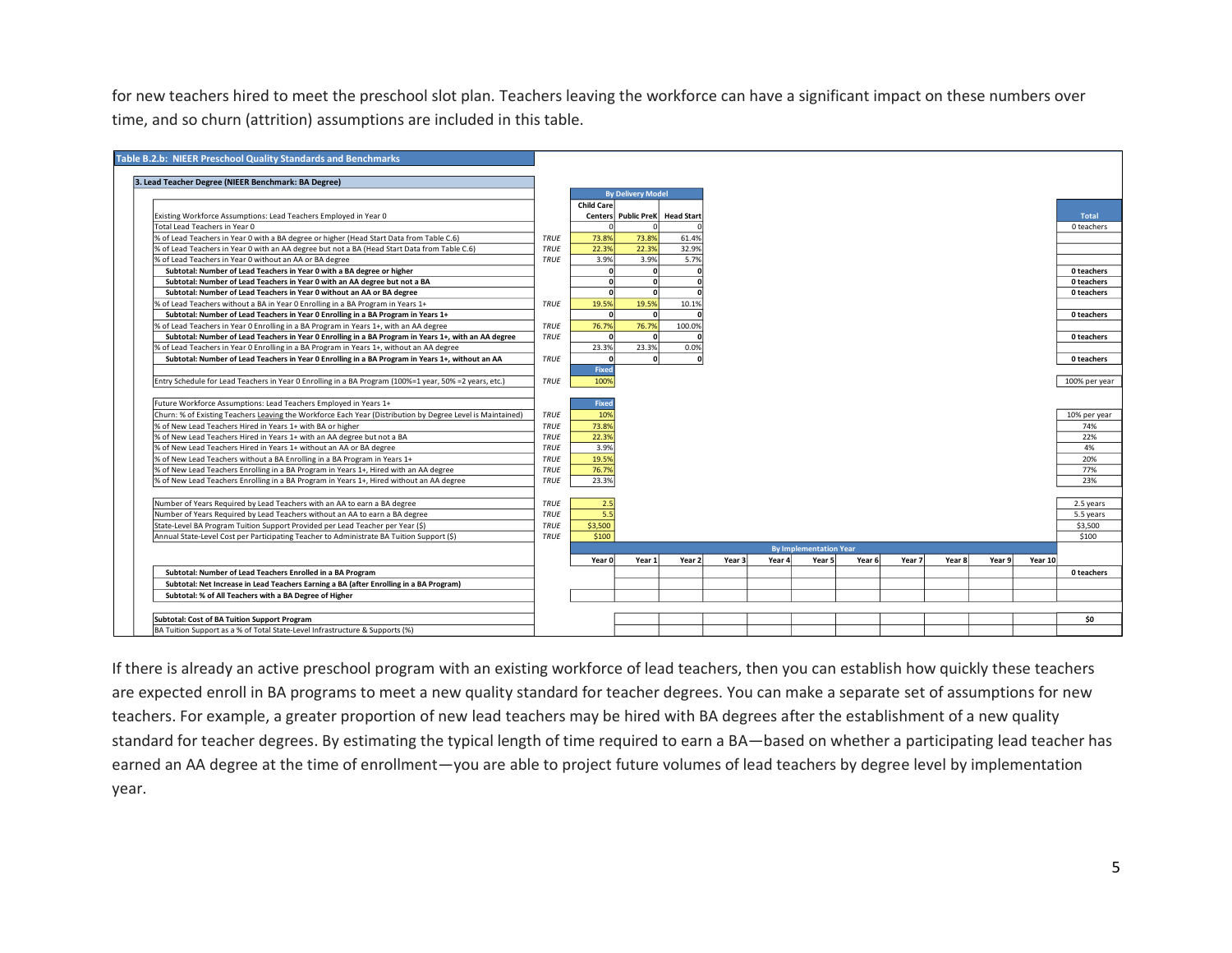If you allow lead teacher salaries to vary by degree level (salary assumptions are found in Table B.2.d.1: Personnel Costs), then a change in teacher counts by degree level will impact these provider-level costs over time. Separately, if you assume an annual tuition support cost per participating teacher, then there will be a state-level cost associated with supporting the workforce to meet a new teacher degree standard.

**Advanced Users**: You can repurpose the Lead Teacher Degree table to reflect any three degree levels, as long as you also review the salary assumptions for these three levels in Table B.2.d.1, Personnel Costs, and correct as needed.

## *The Alterable Variables in the Lead Teacher Degree Section*

**% of Lead Teachers in Year 0 with a BA degree or higher (Head Start Data from Table C.6)**: For lead teachers serving an existing preschool program, the percentage that currently possess a BA degree or higher. Head Start data by state is obtained from the Office of Head Start at the U.S. Department of Health and Human Services; default assumptions for Child Care Centers and Public Pre-K reflect national Head Start statistics and should be reviewed and edited by the user as needed.

**% of Lead Teachers in Year 0 with an AA degree but not a BA (Head Start Data from Table C.6)**: For lead teachers serving an existing preschool program, the percentage that currently possess an AA degree. Head Start data by state is obtained from the Office of Head Start at the U.S. Department of Health and Human Services; default assumptions for Child Care Centers and Public Pre-K reflect national Head Start statistics and should be reviewed and edited by the user as needed.

**% of Lead Teachers without a BA in Year 0 Enrolling in a BA Program in Years 1+**: For lead teachers serving an existing preschool program and currently without a BA degree or higher, the percentage that are expected to enroll to earn a BA. Head Start data by state is obtained from the Office of Head Start at the U.S. Department of Health and Human Services; default assumptions for Child Care Centers and Public Pre-K reflect national Head Start statistics and should be reviewed and edited by the user as needed.

**% of Lead Teachers in Year 0 Enrolling in a BA Program in Years 1+, with an AA degree:** For lead teachers serving an existing preschool program and enrolling in a BA degree program, the percentage that are expected to have already earned an AA degree. The remaining enrolled lead teachers are assumed to lack an AA degree. Head Start data by state is obtained from the Office of Head Start at the U.S. Department of Health and Human Services; default assumptions for Child Care Centers and Public Pre-K reflect national Head Start statistics and should be reviewed and edited by the user as needed.

**Entry Schedule for Lead Teachers in Year 0 Enrolling in a BA Program:** The percentage of lead teachers enrolling in a BA degree program expected to enroll in the first implementation year. For example, if all lead teachers without a BA degree in Year 0 enroll in Year 1, then you should input a value of 100%. However, if a large volume of lead teacher enrollment is expected and state budget constraints require enrollment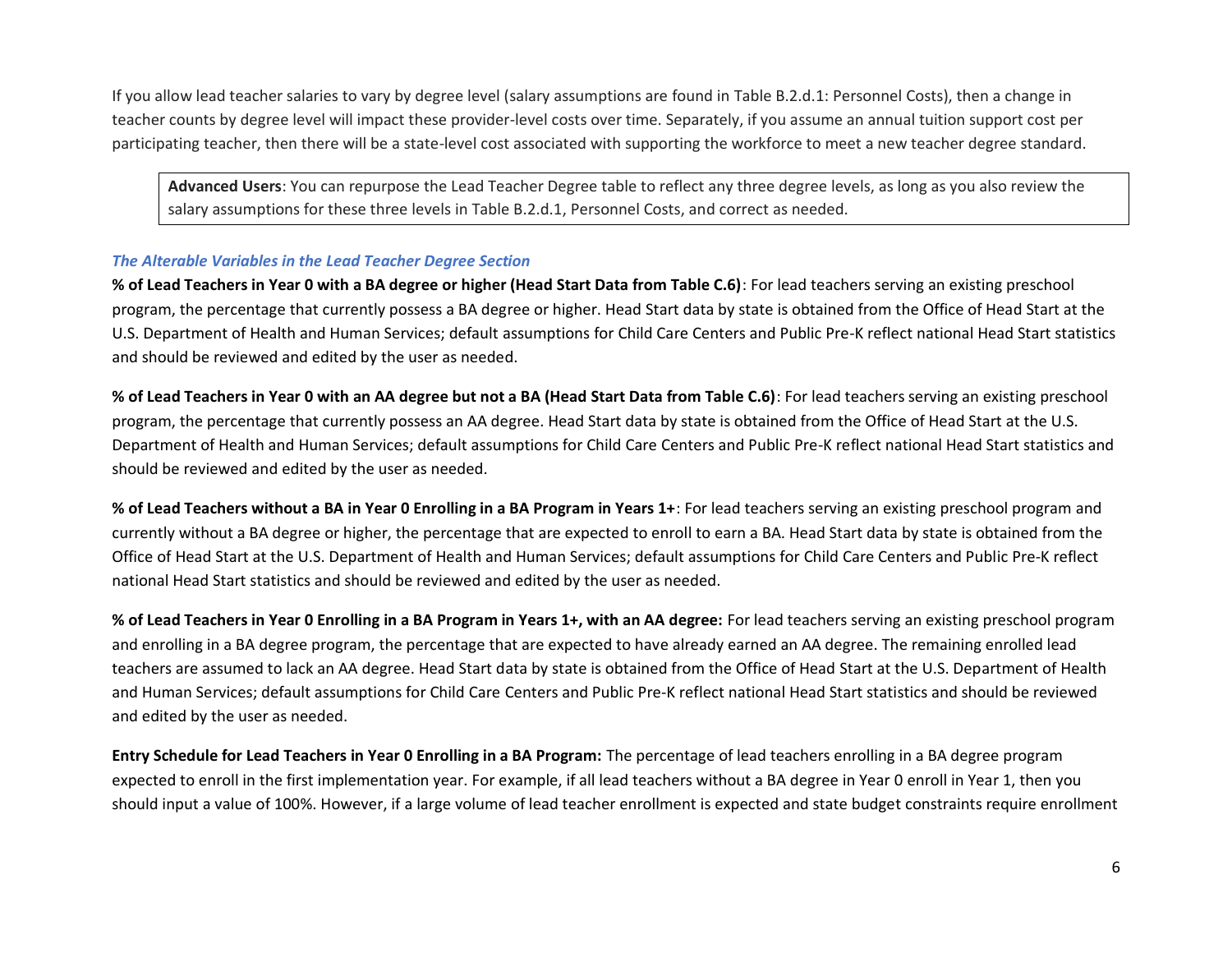be spread over the two years—with 50% of participating lead teachers enrolling in Year 1 and 50% in Year 2—then you should input a value of 50%. Similarly, a value of 33% would reflect three years to enroll all existing teachers, 25% would reflect four years, etc.

**Churn: % of Existing Teachers Leaving the Workforce Each Year:** The percentage of lead teachers leaving the workforce annually. It includes those leaving prior to completing their degree; the individual may have received tuition support, which contributes to state-level costs, but will no longer factor into the state's goal to increasing the number of lead teachers with a BA degree. A new lead teacher hired as a replacement may or may not be hired at the same degree level; these statistics are determined by the assumptions for new lead teachers located below the assumption for churn.

**Advanced Users**: Churn increases the number of new lead teachers required each year and can decrease the number of lead teachers graduating from a state-funded BA program. The CPQ&R assumes that the population of teachers who leave the workforce is not skewed toward the most qualified or least qualified but rather mirrors the overall incoming distribution by degree level identified by the user.

**% of New Lead Teachers Hired in Years 1+ with BA or higher**: The percentage of new lead teachers hired with a BA degree or higher to replace existing teachers (churn) or to meet expansion plans. Default assumptions reflect national Head Start statistics for lead teacher degrees and should be reviewed and edited by the user as needed.

**% of New Lead Teachers Hired in Years 1+ with an AA degree but not a BA**: The percentage of new lead teachers hired with an AA degree to replace existing teachers (churn) or to meet expansion plans. Default assumptions reflect national Head Start statistics for lead teacher degrees and should be reviewed and edited by the user as needed.

**% of New Lead Teachers without a BA Enrolling in a BA Program in Years 1+**: For new lead teachers hired without a BA degree to replace existing teachers (churn) or to meet expansion plans, the percentage that are expected to enroll to earn a BA. Default assumptions reflect national Head Start statistics for lead teacher degrees and should be reviewed and edited by the user as needed.

**% of New Lead Teachers Enrolling in a BA Program in Years 1+, Hired with an AA degree**: For new lead teachers hired without a BA degree and enrolling in a BA program, the percentage that are expected to have earned an AA degree prior to being hired. Default assumptions reflect national Head Start statistics for lead teacher degrees and should be reviewed and edited by the user as needed.

**Number of Years Required by Lead Teachers with an AA to earn a BA degree**: The span of time for which participating teachers already possessing a AA degree will receive tuition support, and the length of time before they are expected earn their BA degree and are eligible for a higher salary (if applicable). Partial year increments, such as 5.5 years, are allowed in the CPQ&R.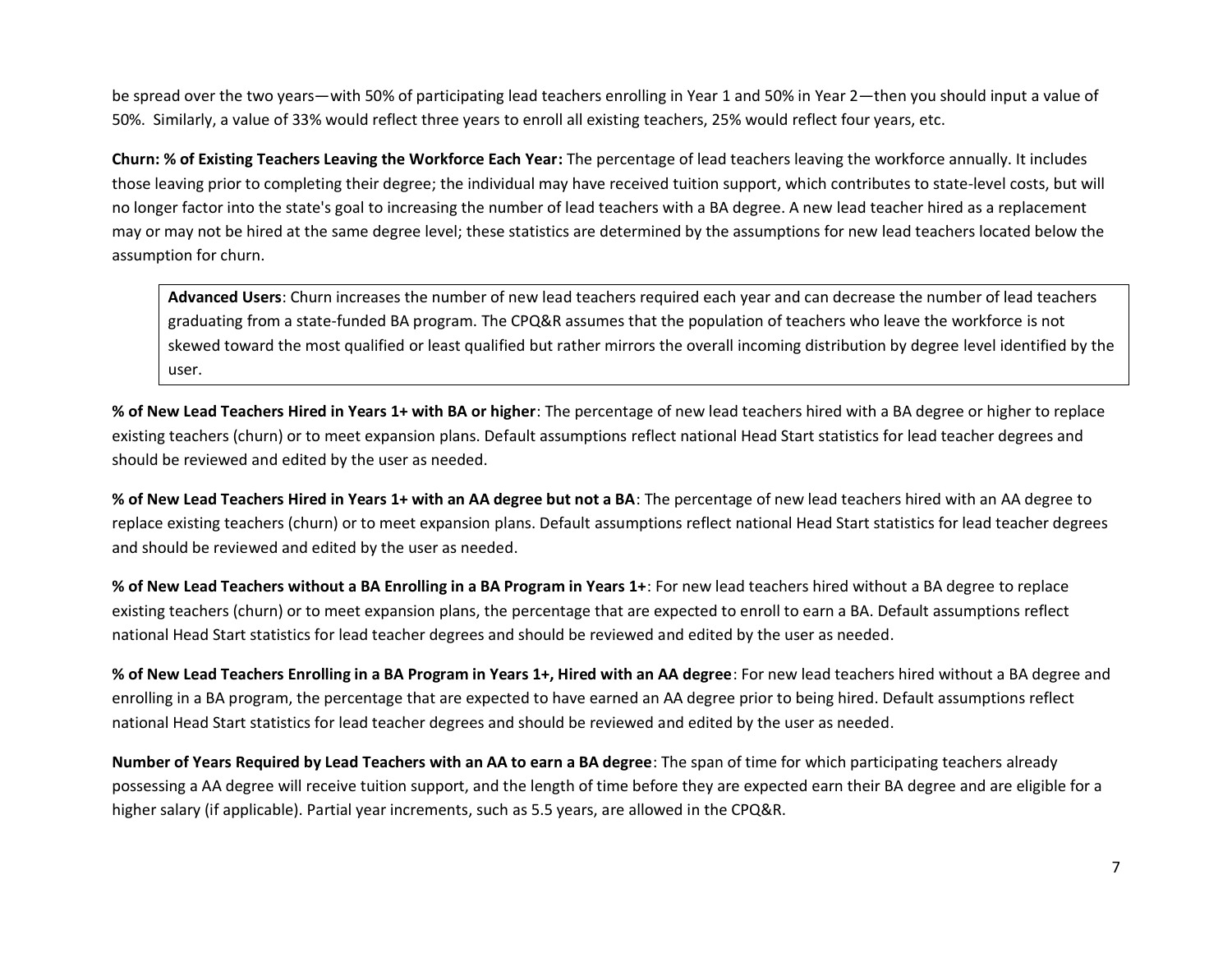**Number of Years Required by Lead Teachers without an AA to earn a BA degree**: The span of time for which participating teachers without an AA degree will receive tuition support, and the length of time before they are expected earn their BA degree and are eligible for a higher salary (if applicable). Partial year increments, such as 2.5 years, are allowed in the CPQ&R.

**State-Level BA Program Tuition Support Provided per Lead Teacher per Year (\$)**: The BA tuition support cost per participating lead teacher, expressed on a per-year basis. The same level of annual tuition support may be applied to both lead teachers with an AA degree and lead teachers without an AA degree.

**Annual State-Level Cost per Participating Teacher to Administrate BA Tuition Support (\$)**: Additional state-level costs not distributed to participating lead teachers. Such costs should remind you of the need to consider resources for state oversight of a tuition support program. For example, your state may require proof of completing a class before issuing a tuition reimbursement to a lead teacher, and may maintain records of this as part of a quality assurance program.

*Assistant Teacher Degree***.** The NIEER Quality Standard Benchmark for assistant teachers is a CDA degree or equivalent, and this table allows you to establish the number of assistant teachers by degree level and set targets for improvement. The table is arranged with assumptions for the current workforce at the beginning, followed by assumptions for new teachers hired to meet the preschool slot plan. Teachers leaving the workforce can have a significant impact on these numbers over time, and so churn (attrition) assumptions are included in this table.

If there is already an active preschool program with an existing workforce of assistant teachers, then you can establish how quickly these teachers are expected to enroll in a CDA program to meet a new quality standard for teacher degrees. You can make a separate set of assumptions for new teachers. For example, a greater proportion of new assistant teachers may be hired with a CDA after the establishment of a new quality standard for teacher degrees. By estimating the typical length of time required to earn a CDA, you are then able to project future volumes of assistant teachers by degree level by implementation year.

If you allow assistant teacher salaries to vary by degree level (salary assumptions are found in Table B.2.d.1: Personnel Costs), then a change in teacher counts by degree level will impact these provider-level costs over time. Separately, if you assume an annual tuition support cost per participating teacher, then there will be a state-level cost associated with supporting the workforce to meet a new teacher degree standard.

**Advanced Users**: You can repurpose the Assistant Teacher Degree table to reflect any two degree levels, as long as you also review the salary assumptions for these three levels in Table B.2.d.1, Personnel Costs, and correct as needed.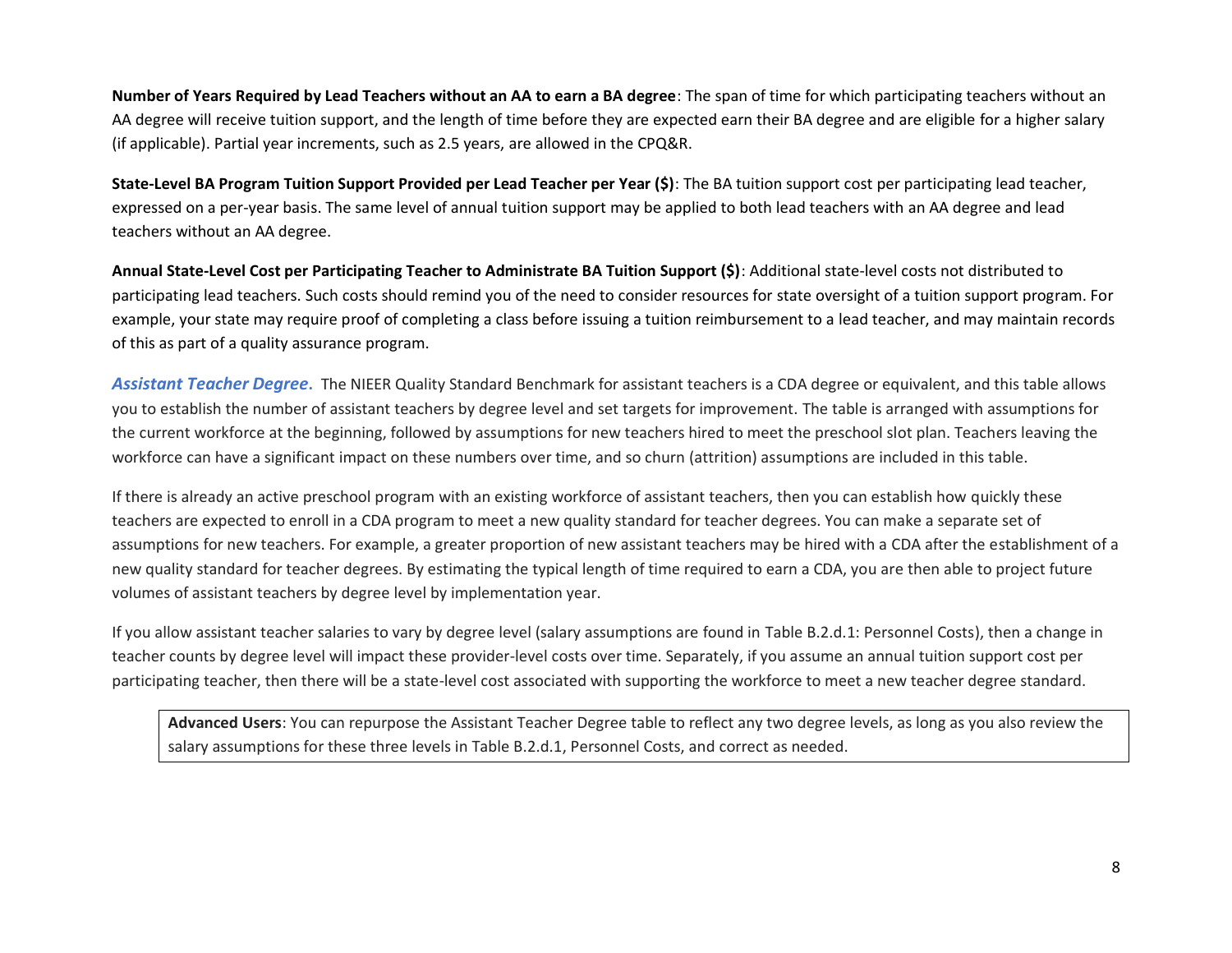| <b>Table B.2.b: NIEER Preschool Quality Standards and Benchmarks</b>                                         |             |                   |                                |        |        |        |                               |        |        |        |        |         |              |
|--------------------------------------------------------------------------------------------------------------|-------------|-------------------|--------------------------------|--------|--------|--------|-------------------------------|--------|--------|--------|--------|---------|--------------|
| 4. Assistant Teacher Degree (NIEER Benchmark: CDA or Equivalent)                                             |             |                   |                                |        |        |        |                               |        |        |        |        |         |              |
|                                                                                                              |             |                   | <b>By Delivery Model</b>       |        |        |        |                               |        |        |        |        |         |              |
|                                                                                                              |             | <b>Child Care</b> |                                |        |        |        |                               |        |        |        |        |         |              |
| Existing Workforce: Assistant Teachers Employed in Year 0                                                    |             |                   | Centers Public PreK Head Start |        |        |        |                               |        |        |        |        |         | Total        |
| Total Assistant Teachers (Year 0)                                                                            |             |                   |                                |        |        |        |                               |        |        |        |        |         | 0 assistants |
| of Assistant Teachers in Year 0 with a CDA or Equivalent (Head Start Data from Table C.6)                    | TRUE        | 53.2%             | 53.2%                          | 53.5%  |        |        |                               |        |        |        |        |         |              |
| Subtotal: Number of Assistant Teachers in Year 0 with a CDA or Equivalent                                    |             |                   |                                |        |        |        |                               |        |        |        |        |         | 0 assistants |
| Subtotal: Number of Assistant Teachers in Year 0 without a CDA or Equivalent                                 |             |                   |                                |        |        |        |                               |        |        |        |        |         | 0 assistants |
| % of Assistant Teachers without a CDA in Year 0 Enrolling in a CDA Program in Years 1+                       | TRUE        | 40.1%             | 40.1%                          | 25.0%  |        |        |                               |        |        |        |        |         |              |
| Subtotal: Number of Assistant Teachers in Year 0 Enrolling in a CDA Program in Years 1+                      |             |                   |                                |        |        |        |                               |        |        |        |        |         | 0 assistants |
|                                                                                                              |             | Fixed             |                                |        |        |        |                               |        |        |        |        |         |              |
| Entry Schedule for Assistant Teachers in Year 0 Enrolling in a CDA Program (100%=1 year, 50% =2 years, etc.) | TRUE        | 100%              |                                |        |        |        |                               |        |        |        |        |         | 100%         |
|                                                                                                              |             |                   |                                |        |        |        |                               |        |        |        |        |         |              |
| Future Workforce Assumptions: Assistant Teachers Employed in Years 1+                                        |             | Fixed             |                                |        |        |        |                               |        |        |        |        |         |              |
| Churn: % of Existing Assistant Teachers Leaving the Workforce Each Year                                      | TRUE        | 10%               |                                |        |        |        |                               |        |        |        |        |         | 10%          |
| % of New Assistant Teachers Hired in Years 1+ with a CDA or Equivalent                                       | TRUE        | 53.2%             |                                |        |        |        |                               |        |        |        |        |         | 53%          |
| % of New Assistant Teachers Hired in Years 1+ without a CDA or Equivalent                                    | <b>TRUE</b> | 46.8%             |                                |        |        |        |                               |        |        |        |        |         | 47%          |
| % of New Assistant Teachers without a CDA or Equivalent Enrolling in a CDA Program in Years 1+               | <b>TRUE</b> | 40.1%             |                                |        |        |        |                               |        |        |        |        |         | 40%          |
|                                                                                                              |             |                   |                                |        |        |        |                               |        |        |        |        |         |              |
| Number of Years Required by Assistant Teachers to earn a CDA                                                 | TRUE        | 1.5               |                                |        |        |        |                               |        |        |        |        |         | 1.5 years    |
| State-Level CDA Program Tuition Support Provided per Assistant Teacher per Year (\$)                         | <b>TRUE</b> | \$3,500           |                                |        |        |        |                               |        |        |        |        |         | \$3,500      |
| Annual State-Level Cost per Participating Assistant Teacher to Administrate CDA Tuition Support (\$)         | <b>TRUE</b> | \$100             |                                |        |        |        |                               |        |        |        |        |         | \$100        |
|                                                                                                              |             |                   |                                |        |        |        | <b>By Implementation Year</b> |        |        |        |        |         |              |
|                                                                                                              |             | Year 0            | Year 1                         | Year 2 | Year 3 | Year 4 | Year 5                        | Year 6 | Year 7 | Year 8 | Year 9 | Year 10 |              |
| Subtotal: Number of Assistant Teachers Enrolled in a CDA Program                                             |             |                   |                                |        |        |        |                               |        |        |        |        |         | 0 assistants |
| Subtotal: Net Increase in Assistant Teachers Earning a CDA (after Enrolling in a BA Program)                 |             |                   |                                |        |        |        |                               |        |        |        |        |         |              |
| Subtotal: % of All Assistant Teachers with a CDA or Equivalent                                               |             |                   |                                |        |        |        |                               |        |        |        |        |         |              |
|                                                                                                              |             |                   |                                |        |        |        |                               |        |        |        |        |         |              |
| Subtotal: Cost of CDA Tuition Support Program                                                                |             |                   |                                |        |        |        |                               |        |        |        |        |         | \$0          |
| CDA Tuition Support as a % of Total State-Level Infrastructure & Supports (%)                                |             |                   |                                |        |        |        |                               |        |        |        |        |         |              |

### *The Alterable Variables in the Assistant Teacher Degree Section*

**% of Assistant Teachers in Year 0 with a CDA or Equivalent (Head Start Data from Table C.6)**: For assistant teachers serving an existing preschool program, the percentage that currently possess a CDA degree or equivalent. Head Start data by state is obtained from the Office of Head Start at the U.S. Department of Health and Human Services; default assumptions for Child Care Centers and Public Pre-K reflect national Head Start statistics and should be reviewed and edited by the user as needed.

**% of Assistant Teachers without a CDA in Year 0 Enrolling in a CDA Program in Years 1+**: For assistant teachers serving an existing preschool program and currently without a CDA degree or equivalent, the percentage that are expected to enroll to earn a CDA. Head Start data by state is obtained from the Office of Head Start at the U.S. Department of Health and Human Services; default assumptions for Child Care Centers and Public Pre-K reflect national Head Start statistics and should be reviewed and edited by the user as needed.

**Entry Schedule for Assistant Teachers in Year 0 Enrolling in a CDA Program:** The percentage of assistant teachers enrolling in a CDA program expected to enroll in the first implementation year. For example, if all assistant teachers without a CDA in Year 0 enroll in Year 1, then you should input a value of 100%. However, if a large volume of assistant teacher enrollment is expected and state budget constraints require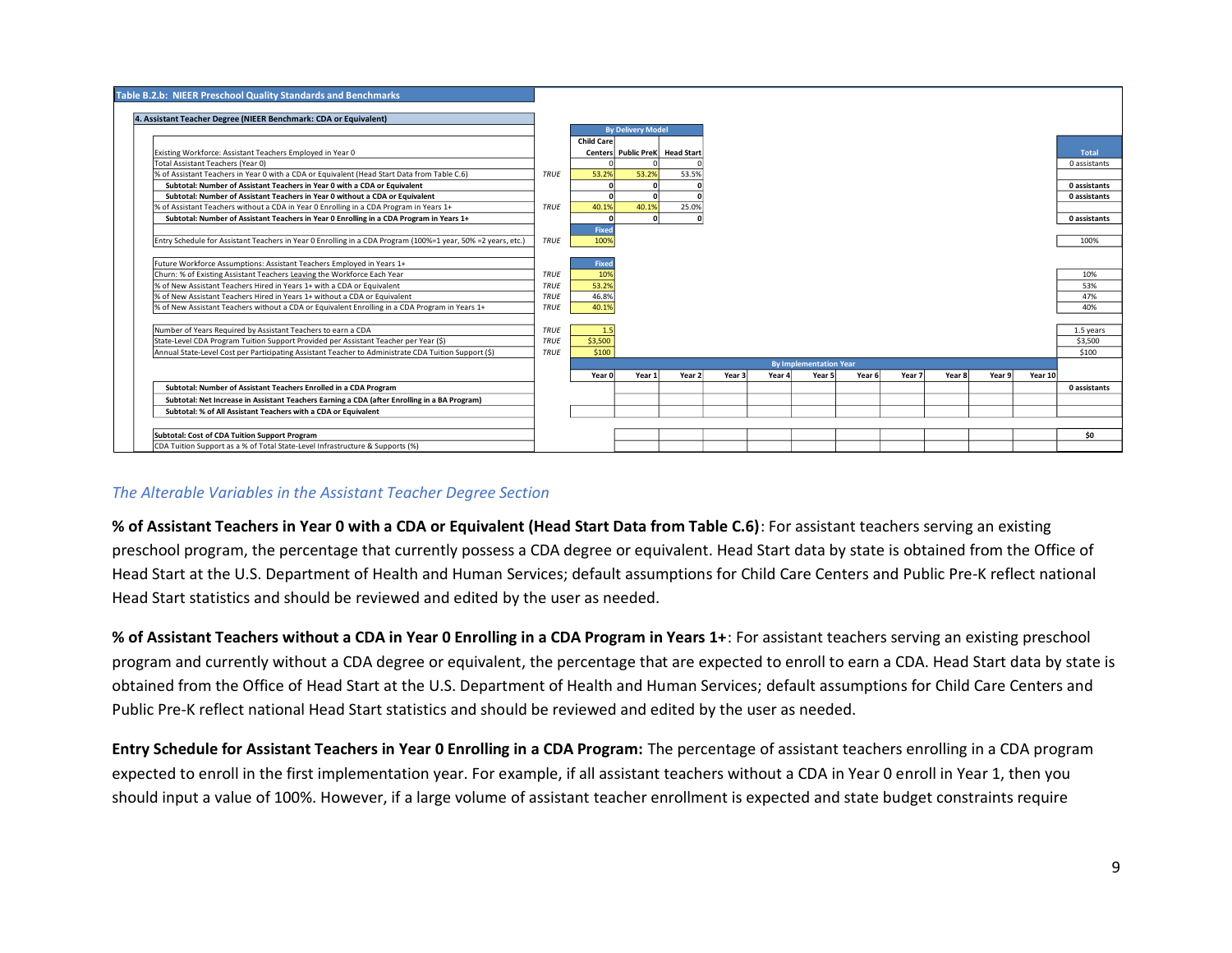enrollment be spread over the two years—with 50% of participating assistant teachers enrolling in Year 1 and 50% in Year 2—then you should input a value of 50%. Similarly, a value of 33% would reflect three years to enroll all existing teachers, 25% would reflect four years, etc.

**Churn: % of Existing Assistant Teachers Leaving the Workforce Each Year**: The percentage of assistant teachers leaving the workforce annually. It includes those leaving prior to completing their CDA program; the individual may have received tuition support, which contributes to statelevel costs, but will no longer factor into the state's goal to increasing the number of assistant teachers with a CDA. A new assistant teacher hired as a replacement may or may not be hired at the same degree level; these statistics are determined by the assumptions for new assistant teachers located below the assumption for churn.

**Advanced Users**: Churn increases the number of new assistant teachers required each year and can decrease the number of assistant teachers graduating from a state-funded CDA program. The CPQ&R assumes the population of teachers who leave the workforce is not skewed toward the most qualified or least qualified but rather mirrors the overall incoming distribution by degree identified by the user.

**% of New Assistant Teachers Hired in Years 1+ with a CDA or Equivalent**: The percentage of new assistant teachers hired with a CDA or equivalent to replace existing teachers (churn) or to meet expansion plans. Default assumptions reflect national Head Start statistics for assistant teacher degrees and should be reviewed and edited by the user as needed.

**% of New Assistant Teachers without a CDA or Equivalent Enrolling in a CDA Program in Years 1+**: For new assistant teachers hired without a CDA to replace existing teachers (churn) or to meet expansion plans, the percentage that are expected to enroll to earn a CDA. Default assumptions reflect national Head Start statistics for assistant teacher degrees and should be reviewed and edited by the user as needed.

**Number of Years Required by Assistant Teachers to earn a CDA**: The span of time for which participating teachers without a CDA will receive tuition support, and the length of time before they are expected earn their CDA and are eligible for a higher salary (if applicable). Partial year increments, such as 1.5 years, are allowed in the CPQ&R.

**State-Level CDA Program Tuition Support Provided per Assistant Teacher per Year (\$)**: The CDA tuition support cost per participating assistant teacher, expressed on a per-year basis.

**Annual State-Level Cost per Participating Assistant Teacher to Administrate CDA Tuition Support (\$)**: Additional state-level costs not distributed to participating assistant teachers. Such costs should remind you of the need to consider resources for state oversight of a tuition support program. For example, your state may require proof of completing a class before issuing a tuition reimbursement to an assistant teacher, and may maintain records of this as part of a quality assurance program.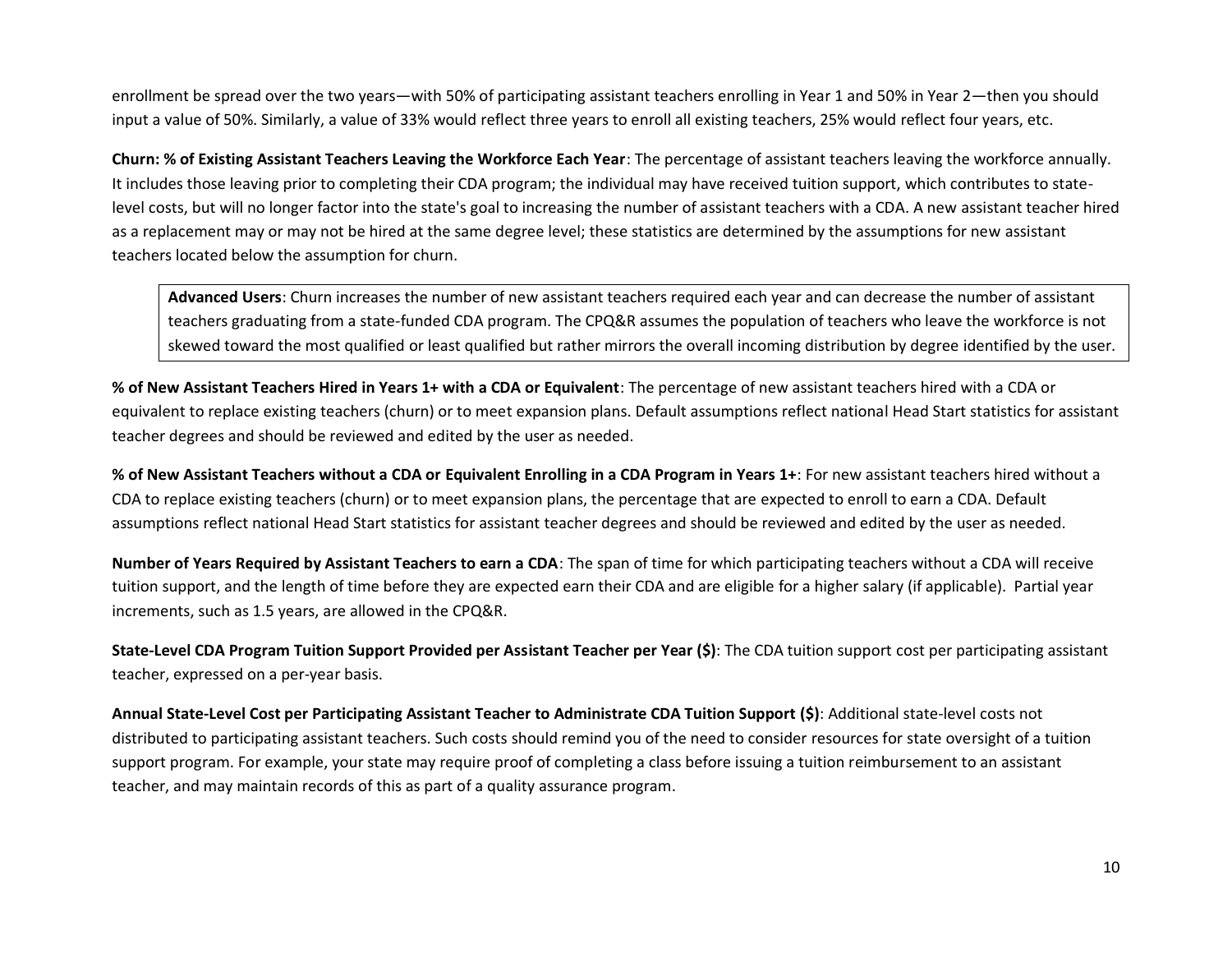*Lead Teacher Specialized Training.* Early learning specialization is treated separately from a teacher degree because a lead teacher possessing specialized training in Early Childhood Education (ECE) or Child Development (CD) credential can possess an AA, BA, or other degree. The organization of this table is similar to organization of the preceding tables for Lead Teacher Degree and Assistant Teacher Degree, but it contains an additional assumption for a raise in lead teacher salary—regardless of degree level—associated with possessing an ECE/CD credential. The default for this raise in the CPQ&R is zero (\$0), and any non-zero value will increase salaries shown in Table B.2.d.1 (Personnel Costs) by the specified amount.



### *The Alterable Variables in the Lead Teacher Specialized Training Section*

**% of Lead Teachers in Year 0 with Specialized Training in ECE/CD:** For lead teachers serving an existing preschool program, the percentage that currently possess specialized training. Head Start data by state is obtained from the Office of Head Start at the U.S. Department of Health and Human Services; default assumptions for Child Care Centers and Public Pre-K reflect national Head Start statistics and should be reviewed and edited by the user as needed.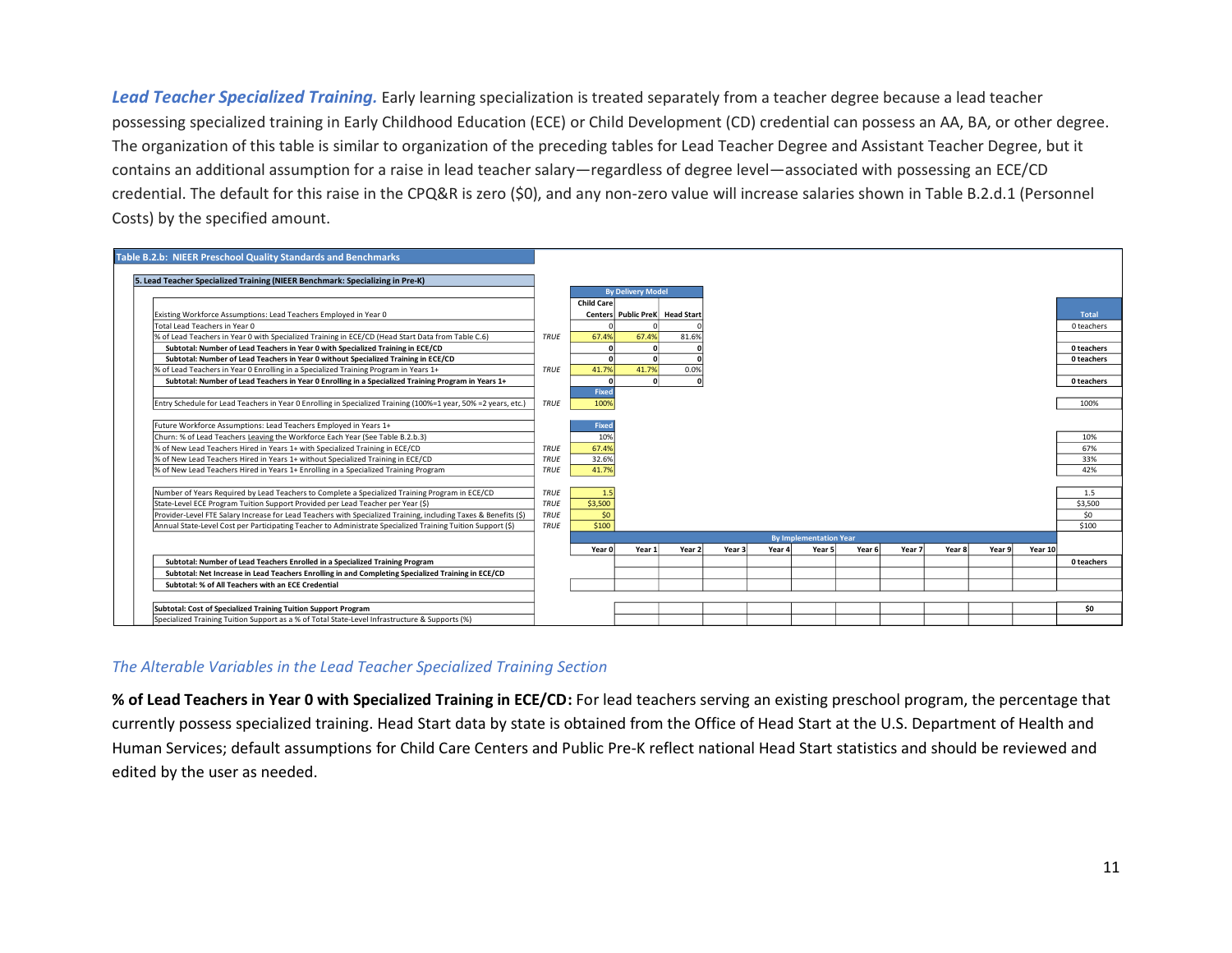**% of Lead Teachers in Year 0 Enrolling in a Specialized Training Program in Years 1+**: For lead teachers serving an existing preschool program and currently without specialized training in ECE/CD, the percentage that are expected to enroll in such training. Head Start data by state is obtained from the Office of Head Start at the U.S. Department of Health and Human Services; default assumptions for Child Care Centers and Public Pre-K reflect national Head Start statistics and should be reviewed and edited by the user as needed.

**Entry Schedule for Lead Teachers in Year 0 Enrolling in Specialized Training**: The percentage of lead teachers enrolling in a specialized training program expected to enroll in the first implementation year. For example, if all lead teachers without specialized training in ECE/CD in Year 0 enroll in Year 1, then you should input a value of 100%. However, if a large volume of lead teacher enrollment is expected and state budget constraints require enrollment be spread over the two years—with 50% of participating lead teachers enrolling in Year 1 and 50% in Year 2 then you should input a value of 50%. Similarly, a value of 33% would reflect three years to enroll all existing teachers, 25% would reflect four years, etc.

**% of New Lead Teachers Hired in Years 1+ with Specialized Training in ECE/CD**: The percentage of new lead teachers hired with specialized training in ECE/CD to replace existing teachers (churn) or to meet expansion plans. Default assumptions reflect national Head Start statistics for lead teacher degrees and should be reviewed and edited by the user as needed.

**% of New Lead Teachers Hired in Years 1+ Enrolling in a Specialized Training Program**: For new lead teachers hired without specialized training in ECE/CD to replace existing teachers (churn) or to meet expansion plans, the percentage that are expected to enroll in such training. Default assumptions reflect national Head Start statistics for lead teacher degrees and should be reviewed and edited by the user as needed.

**Number of Years Required by Lead Teachers to Complete a Specialized Training Program in ECE/CD**: The span of time for which participating teachers without specialized training will receive tuition support, and the length of time before they are expected to complete their specialized training and are eligible for a higher salary (if applicable). Partial year increments, such as 1.5 years, are allowed in the CPQ&R.

**State-Level ECE Program Tuition Support Provided per Lead Teacher per Year (\$)**: The specialized training tuition support cost per participating lead teacher, expressed on a per-year basis.

**Provider-Level FTE Salary Increase for Lead Teachers with Specialized Training, including Taxes & Benefits (\$)**: An annual salary increase in dollars (\$) that is applied on top of any salary factors by degree level assumed in Table B.2.d.1 (Personnel Costs) to reflect higher compensation awarded to teachers possessing an ECE/CD credential. The default value for this salary increase in the CPQ&R is zero (\$0).

**Annual State-Level Cost per Participating Teacher to Administrate Specialized Training Tuition Support (\$)**: Additional state-level costs not distributed to participating lead teachers. Such costs should remind you of the need to consider resources for state oversight of a tuition support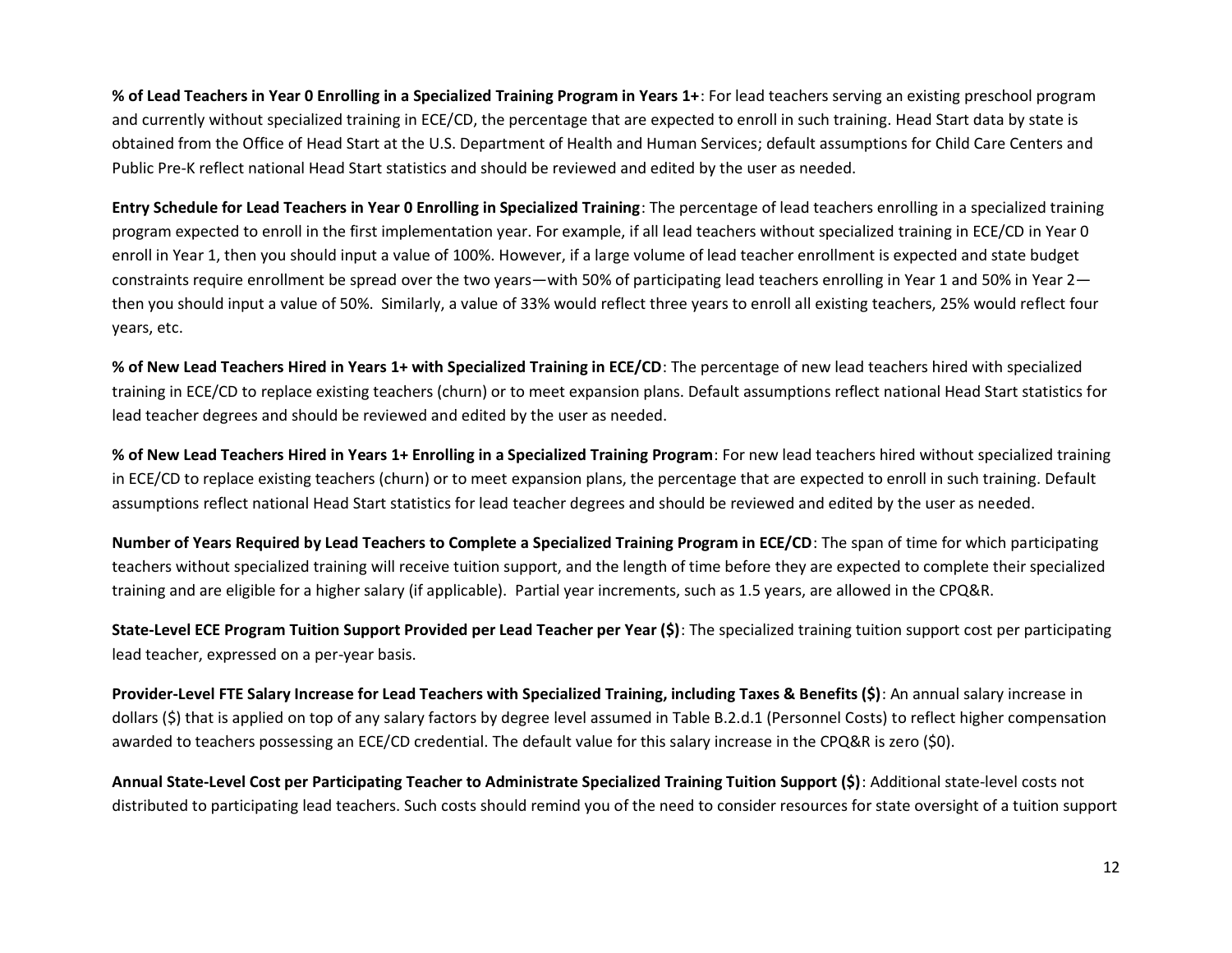program. For example, your state may require proof of completing a class before issuing a tuition reimbursement to a lead teacher, and may maintain records of this as part of a quality assurance program.

*Professional Learning and Support.* This table allows you to enter Professional Development (PD) assumptions for lead teachers and assistant teachers. The NIEER benchmark is 15 hours of general PD training for lead teachers and assistant teachers, individualized PD plans, and coaching.

Several of the NIEER Quality Standards Benchmarks include training and coaching support. The CPQ&R was designed to simplify the organization of these assumptions by consolidating them within the table for Professional Learning and Support. You will see separate entries for training and coaching assumptions for General PD (meeting the Professional Learning and Support benchmark), Early Learning and Development Standards (ELDS), Continuous Quality Improvement Systems (CQIS), and Curriculum. Although training and coaching assumptions for ELDS, CQIS, and Curriculum are entered by the user in this section, the resulting costs are separately attributed to each quality standard.

## *The Alterable Variables in the Professional Learning and Support Section*

**Annual PD Training Hours per Lead Teacher**: The number of hours required per year from lead teachers. Separate assumptions are allowed for General PD training (meeting the benchmark for Professional Learning and Support), and Early Learning and Development Standards (ELDS) training, Continuous Quality Improvement System (CQIS) training, and Curriculum training.

**Annual PD Training Hours per Assistant Teacher**: The number of hours required per year from assistant teachers.

**One-Time Training? (Enter "No" if the Standard is for a Recurring Annual Training Requirement)**: A drop-down menu indicating whether the training requirement is expected to recur annually or is a one-time training event. The timing of the training is Year 1 for existing lead teachers and assistant teachers, and the year of hiring for new lead teachers and assistant teachers.

**Average Training Fees per Teaching Staff Member per Hour**: The hourly fee associated with each form of training, incurred at the provider level.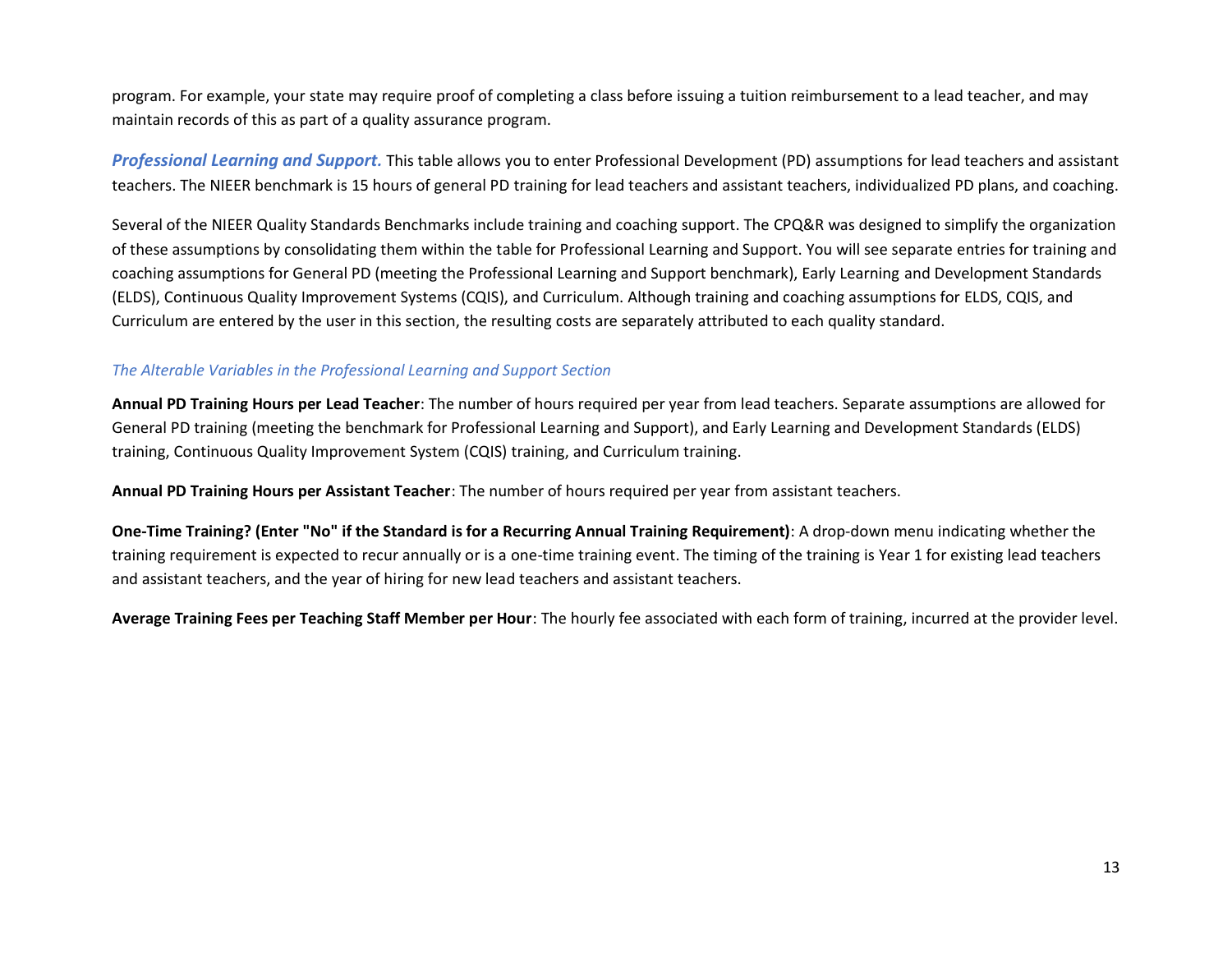| 6. Professional Learning and Support (NIEER Benchmark: 15 hrs, Individualized Plans, & Coaching)                                                                   |             |                   |             |           |                                                            |                    |                               |        |        |        |        |         |                     |
|--------------------------------------------------------------------------------------------------------------------------------------------------------------------|-------------|-------------------|-------------|-----------|------------------------------------------------------------|--------------------|-------------------------------|--------|--------|--------|--------|---------|---------------------|
|                                                                                                                                                                    |             |                   |             |           |                                                            |                    |                               |        |        |        |        |         |                     |
| Training for Professional Learning and Support                                                                                                                     |             |                   |             |           | Professional Development (PD) Training by Quality Standard |                    |                               |        |        |        |        |         |                     |
| Training Category (i.e., Quality Standard)                                                                                                                         |             | <b>General PD</b> | <b>ELDS</b> |           | CQIS Curriculum                                            | Total              |                               |        |        |        |        |         | Total               |
| Annual PD Training Hours per Lead Teacher                                                                                                                          | <b>TRUE</b> | 15                |             |           |                                                            | 15                 |                               |        |        |        |        |         | 15 hours            |
| Annual PD Training Hours per Assistant Teacher                                                                                                                     | TRUE        | 15                |             |           |                                                            | 15                 |                               |        |        |        |        |         | 15 hours            |
| One-Time Training? (Enter "No" if the Standard is for a Recurring Annual Training Requirement)                                                                     |             | <b>No</b>         | Yes         | Yes       | Yes                                                        |                    |                               |        |        |        |        |         |                     |
| Average Training Fees per Teaching Staff Member per Hour                                                                                                           | <b>TRUE</b> | \$25.00           |             |           |                                                            | \$25.00            |                               |        |        |        |        |         | \$25.00 per hour    |
| Are Substitutes Required for Teaching Staff to Attend Training?                                                                                                    |             | Yes               | <b>No</b>   | <b>No</b> | <b>No</b>                                                  |                    |                               |        |        |        |        |         |                     |
| Substitute Teacher Wages per Hour (See Table B.2.d, Below)                                                                                                         |             | \$7.25            |             |           |                                                            |                    |                               |        |        |        |        |         | \$0.00 per hour     |
| Subtotal: Training Cost per Teaching Staff Member per Hour                                                                                                         |             | \$32.25           |             |           |                                                            | \$32.25            |                               |        |        |        |        |         | \$32.25 per hour    |
| Other Costs per Participating Teacher for State-Level Monitoring & Oversight of Training Program                                                                   | <b>TRUE</b> | \$100             |             |           |                                                            | \$100              |                               |        |        |        |        |         | \$100 per teacher   |
| Individualized Professional Development (PD) Plans                                                                                                                 |             | <b>Fixed</b>      |             |           |                                                            |                    |                               |        |        |        |        |         |                     |
| Annual Provider-Level Cost per Teaching Staff Member for Individualized PD Plans                                                                                   | TRUE        | \$0               |             |           |                                                            |                    |                               |        |        |        |        |         | \$0 per teacher     |
| Subtotal: Provider-Level Cost for Individualized PD Plan Cost per Teaching Staff Member                                                                            |             | \$0               |             |           |                                                            |                    |                               |        |        |        |        |         | \$0 per teacher     |
| Other Costs per Teacher for State-Level Monitoring & Oversight of Individualized PD Plan Program                                                                   | <b>TRUE</b> | \$100             |             |           |                                                            |                    |                               |        |        |        |        |         | \$100 per teacher   |
| Coaching for Professional Learning and Support                                                                                                                     |             |                   |             |           | <b>State-Level Support by Coaching (Staff) Category</b>    |                    |                               |        |        |        |        |         |                     |
|                                                                                                                                                                    |             |                   |             |           |                                                            | <b>All Coaches</b> |                               |        |        |        |        |         |                     |
| Coaching Category (i.e., Quality Standard)                                                                                                                         |             | <b>General PD</b> | <b>ELDS</b> |           | CQIS Curriculum                                            | (Wtd Avg)          |                               |        |        |        |        |         |                     |
| Number of Coaches in Year 0 (Total Count of Coaches in each Category)                                                                                              | <b>TRUE</b> |                   |             |           |                                                            |                    |                               |        |        |        |        |         | 0 coaches           |
| Full-Time Equivalent (FTE) Allocation (Average % Allocation of Each Coach to the Coaching Category)                                                                | <b>TRUE</b> | 100%              |             |           |                                                            | 100%               |                               |        |        |        |        |         | 100%                |
| Caseload: Number of Classrooms per Coach (1 FTE)                                                                                                                   | <b>TRUE</b> | 50                |             |           |                                                            | 50.00              |                               |        |        |        |        |         | 50 classrooms/coach |
| Coaches Salary, Benefits, Travel, and Overhead/Indirect Charges (1 FTE)                                                                                            | <b>TRUE</b> | \$87,500          |             |           |                                                            | \$87,500           |                               |        |        |        |        |         | \$87,500            |
| Churn: % of Existing Coaches Leaving the Workforce Each Year                                                                                                       | TRUE        | 10%               |             |           |                                                            | 10.0%              |                               |        |        |        |        |         | 10%                 |
| One-Time Training Cost per Coach (Coaches Training)                                                                                                                | <b>TRUE</b> | \$5,000           |             |           |                                                            | \$5,000            |                               |        |        |        |        |         | \$5,000             |
| Entry Schedule for Training of Existing Coaches in Year 0 (100% = 1 year, 50% = 2 years, etc.)                                                                     | <b>TRUE</b> | 100%              |             |           |                                                            | 100%               |                               |        |        |        |        |         | 100%                |
| Other Costs per Coach for State-Level Monitoring & Oversight of Coaching Program (\$)                                                                              | TRUE        | \$6,250           |             |           |                                                            | \$6,250            |                               |        |        |        |        |         | \$6,250             |
|                                                                                                                                                                    |             |                   |             |           |                                                            |                    |                               |        |        |        |        |         |                     |
|                                                                                                                                                                    |             |                   |             |           |                                                            |                    |                               |        |        |        |        |         |                     |
|                                                                                                                                                                    |             |                   |             |           |                                                            |                    | <b>By Implementation Year</b> |        |        |        |        |         |                     |
|                                                                                                                                                                    |             | Year 0            | Year 1      | Year 2    | Year 3                                                     | Year 4             | Year 5                        | Year 6 | Year 7 | Year 8 | Year 9 | Year 10 |                     |
| All Training for Professional Learning and Support: Participation Rate Among Lead Teachers (%)                                                                     | <b>TRUE</b> | 0%                |             |           |                                                            |                    |                               |        |        |        |        |         | 0%                  |
| All Training for Professional Learning and Support: Participation Rate Among Assistant Teachers (%)                                                                | <b>TRUE</b> | 0%                |             |           |                                                            |                    |                               |        |        |        |        |         | 0%                  |
| Subtotal: Number of Lead Teachers Participating in Training for General PD                                                                                         |             |                   |             |           |                                                            |                    |                               |        |        |        |        |         |                     |
| Subtotal: Number of Assistant Teachers Participating in Training for General PD                                                                                    |             |                   |             |           |                                                            |                    |                               |        |        |        |        |         |                     |
| Subtotal: Annual Provider-Level Cost for General PD Training                                                                                                       |             |                   |             |           |                                                            |                    |                               |        |        |        |        |         | \$0                 |
| Subtotal: Annual State-Level Cost to Administrate General PD Training                                                                                              |             |                   |             |           |                                                            |                    |                               |        |        |        |        |         | \$0                 |
| Individualized PD Plans: Participation Rate Among Lead Teachers (%)                                                                                                | <b>TRUE</b> | 0%                |             |           |                                                            |                    |                               |        |        |        |        |         | 0%                  |
| Individualized PD Plans: Participation Rate Among Assistant Teachers (%)                                                                                           | <b>TRUE</b> | 0%                |             |           |                                                            |                    |                               |        |        |        |        |         | 0%                  |
| Subtotal: Number of Lead Teachers Participating in Individualized PD Plans                                                                                         |             |                   |             |           |                                                            |                    |                               |        |        |        |        |         |                     |
| Subtotal: Number of Assistant Teachers Participating in Individualized PD Plans                                                                                    |             |                   |             |           |                                                            |                    |                               |        |        |        |        |         |                     |
| Subtotal: Annual Provider-Level Cost for Individualized PD Plans                                                                                                   |             |                   |             |           |                                                            |                    |                               |        |        |        |        |         | \$0                 |
| Subtotal: Annual State-Level Cost for Individualized PD Plans                                                                                                      |             |                   |             |           |                                                            |                    |                               |        |        |        |        |         | \$O                 |
| All Coaching for Professional Learning and Support: Participation Rate Among Classrooms (%)                                                                        | <b>TRUE</b> | 0%                |             |           |                                                            |                    |                               |        |        |        |        |         | 0%                  |
| Subtotal: Number of Classrooms Participating in Coaching for General PD                                                                                            |             |                   |             |           |                                                            |                    |                               |        |        |        |        |         |                     |
| Subtotal: Total Coaches for General PD                                                                                                                             |             |                   |             |           |                                                            |                    |                               |        |        |        |        |         |                     |
| Subtotal: Annual State-Level Coaching Cost for General PD                                                                                                          |             |                   |             |           |                                                            |                    |                               |        |        |        |        |         | \$O                 |
|                                                                                                                                                                    |             |                   |             |           |                                                            |                    |                               |        |        |        |        |         |                     |
|                                                                                                                                                                    |             |                   |             |           |                                                            |                    | <b>By Implementation Year</b> |        |        |        |        |         |                     |
|                                                                                                                                                                    |             | Year 0            | Year 1      | Year 2    | Year 3                                                     | Year 4             | Year 5                        | Year 6 | Year 7 | Year 8 | Year 9 | Year 10 |                     |
| Other State-Level Implementation Supports for Professional Learning (\$)                                                                                           | <b>TRUE</b> | \$0               |             |           |                                                            |                    |                               |        |        |        |        |         | \$0                 |
| Subtotal: State-Level Implementation Supports for Professional Learning                                                                                            |             |                   |             |           |                                                            |                    |                               |        |        |        |        |         | \$0                 |
|                                                                                                                                                                    |             |                   |             |           |                                                            |                    |                               |        |        |        |        |         |                     |
| Subtotal: State-Level Cost for Professional Learning & Support<br>Professional Learning and Support as a % of Total State-Level Infrastructure & Supports Cost (%) |             |                   |             |           |                                                            |                    |                               |        |        |        |        |         | \$O                 |

**Are Substitutes Required for Teaching Staff to Attend Training?**: A drop-down menu indicating whether training is in-service and substitute teachers are needed backfill the necessary hours. Substitute teacher costs are incurred at the provider level.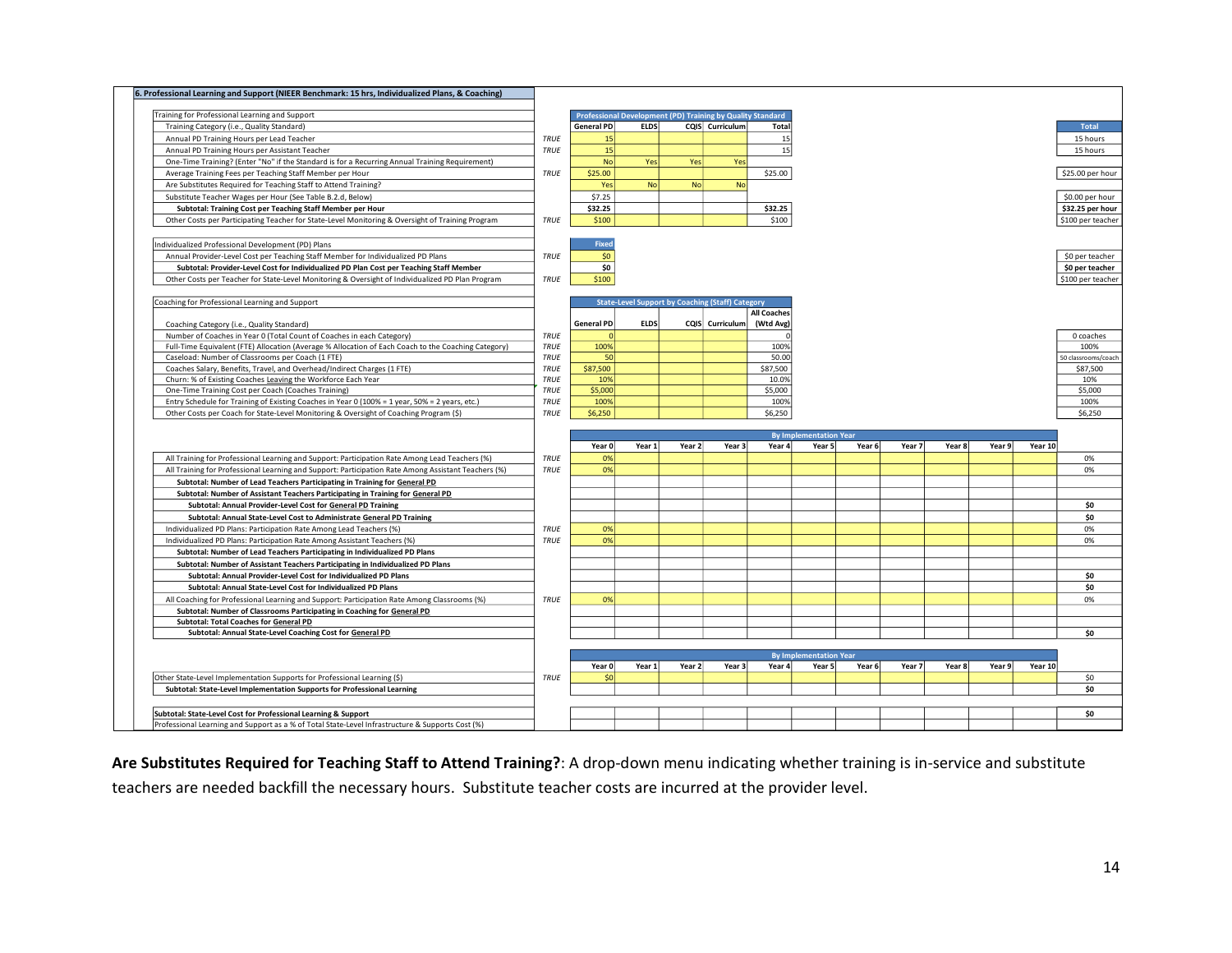**Other Costs per Participating Teacher for State-Level Monitoring & Oversight of Training Program**: Other costs incurred at the state level, associated with administration and oversight of each form of training, expressed on a per-teacher basis.

**Annual Provider-Level Cost per Teaching Staff Member for Individualized PD Plans**: Any costs expected to be incurred by the provider in support of developing individualized PD plans, expressed on a per-teacher basis.

**Other Costs per Teacher for State-Level Monitoring & Oversight of Individualized PD Plan Program**: Any costs expected to be incurred at the state level and associated with administration and oversight of individualized PD plans, expressed on a per-teacher basis.

**Number of Coaches in Year 0 (Total Count of Coaches in each Category)**: If a coaching program currently exists as part of an existing preschool program, then the number of coaches currently employed in each category of coaching.

**Full-Time Equivalent (FTE) Allocation (Average % Allocation of Each Coach to the Coaching Category)**: The percent of time each coach is allocated to coaching. 100% reflects a single full-time equivalent, or FTE. A value of 50% means that each individual coach spends half of their available time coaching, and it would take twice as many individuals to meet a coaching load as a single FTE. You can use this allocation to model coaches delivering more than one category of coaching; for example, you could enter 50% in General PD coaching and CQIS coaching if a single coach is expected to split their time evenly between each category.

**Caseload: Number of Classrooms per Coach (1 FTE):** The number of classrooms that would be assigned to a coach who is 100% allocated to that category of coaching. The caseload assumption is combined with the assumption for FTE allocation by coaching category to establish the number of coaches required to satisfy the annual preschool slot plan.

**Coaches Salary, Benefits, Travel, and Overhead/Indirect Charges (1 FTE)**: The total expense associated with each coach, which is then applied to the number of coaches to estimate a total coaching cost before state-level monitoring & oversight of the coaching program.

**Churn: % of Existing Coaches Leaving the Workforce Each Year**: The percentage of coaches leaving the workforce annually. New coaches hired to replace departing coaches or to meet an expansion plan must be trained, and all new coaches are subject to one-time training costs.

**One-Time Training Cost per Coach (Coaches Training)**: A one-time training cost applied to existing coaches and new coaches at the time they are hired, to develop their skills in providing quality coaching to lead teachers and assistant teachers.

**Entry Schedule for Training of Existing Coaches in Year 0**: The percentage of existing coaches expected to receive specialized training in the first implementation year. For example, if all coaches existing in Year 0 are expected to receive training in Year 1, then you should input a value of 100%. However, if a large volume of coaches training is expected and state budget constraints require enrollment be spread over the two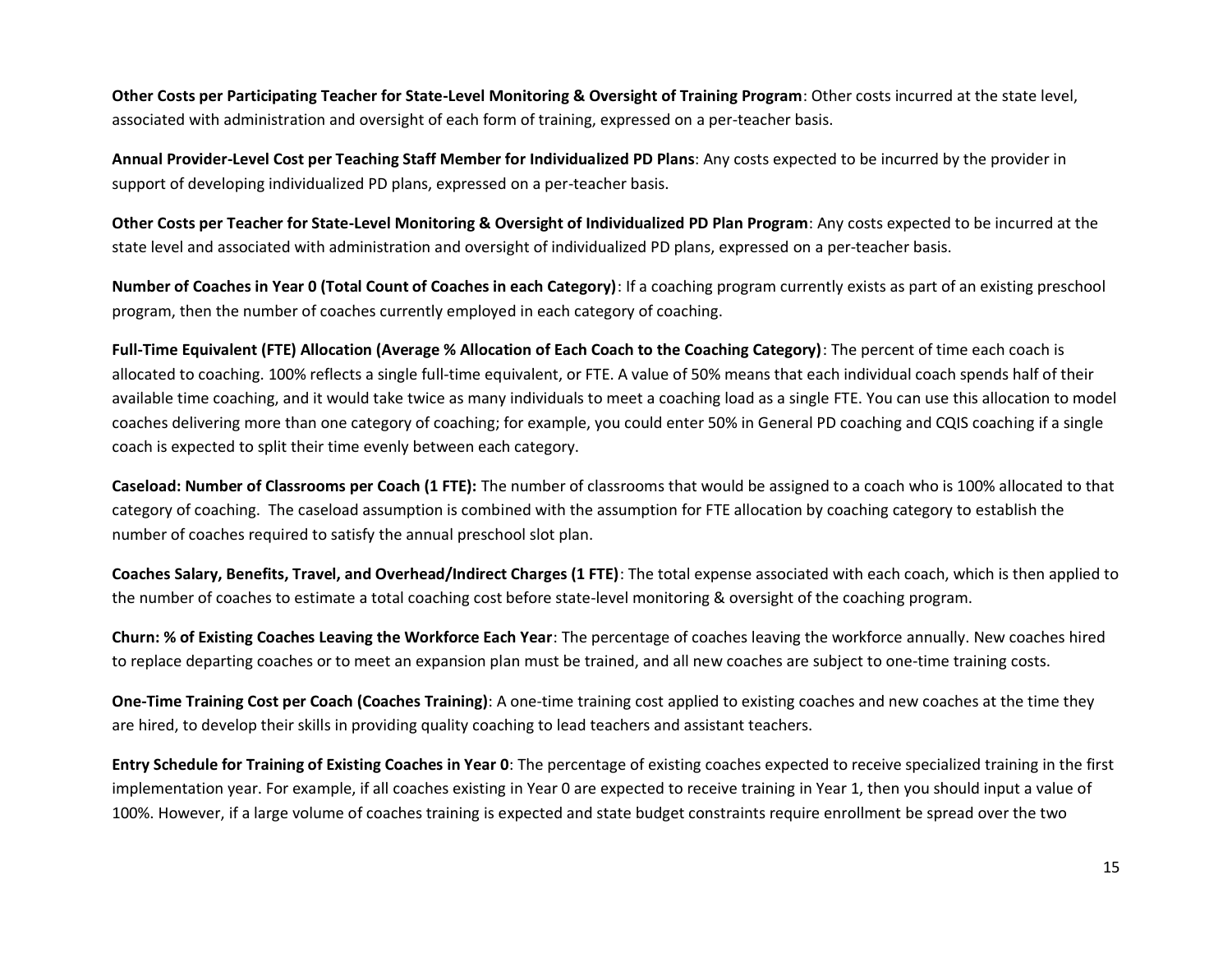years—with 50% of existing coaches receiving training on new standards in Year 1 and 50% in Year 2—then you should input a value of 50%. Similarly, a value of 33% would reflect three years to train all existing coaches, 25% would reflect four years, etc.

**Other Costs per Coach for State-Level Monitoring & Oversight of Coaching Program (\$)**: Any costs expected to be incurred at the state level and associated with administration and oversight of a coaching program, expressed on a per-coach basis. For example, if a coaching program is comprised of field workers (i.e., the coaches themselves) and state-level supervisors, then the supervisors could be included as part of other costs—unless they have already been accounted for as part of the overhead identified under Coaches Salary, Benefits, Travel, and Overhead/Indirect Charges.

**All Training for Professional Learning and Support: Participation Rate Among Lead Teachers (%)**: Lead teacher participation rate in all categories of training for professional learning and support. For simplicity, the CPQ&R applies that same participation rate assumption for General PD, ELDS, CQIS, and Curriculum Training. The actual number of lead teachers participating in each category of training is shown under the relevant quality standard.

**Advanced Users**: you can easily modify the formulas to disaggregate the participation rate assumptions for lead teachers and assistant teaches in General PD, ELDS, CQIS, and Curriculum training, and allow each category to have its own unique participation rate assumption, by altering the contents of Table D.21 is Worksheet D: Annual Schedule Tables.

**All Training for Professional Learning and Support: Participation Rate Among Assistant Teachers (%)**: Assistant teacher participation rate in all categories of training for professional learning and support. For simplicity, the CPQ&R applies that same participation rate for General PD, ELDS, CQIS, and Curriculum training. The actual number of assistant teachers participating in each category of training is shown under the relevant quality standard.

**Individualized PD Plans: Participation Rate Among Lead Teachers (%)**: Lead teacher participation rate in developing individualized professional development plans.

**Individualized PD Plans: Participation Rate Among Assistant Teachers (%)**: Assistant teacher participation rate in developing individualized professional development plans.

**All Coaching for Professional Learning and Support Participation Among Classrooms (%)**: Classroom participation rate in all categories of coaching for professional learning and support. For simplicity, the CPQ&R applies that same participation rate assumption for General PD, ELDS, CQIS, and Curriculum coaching. The actual number of classrooms participating in each category of coaching is shown under the relevant quality standard.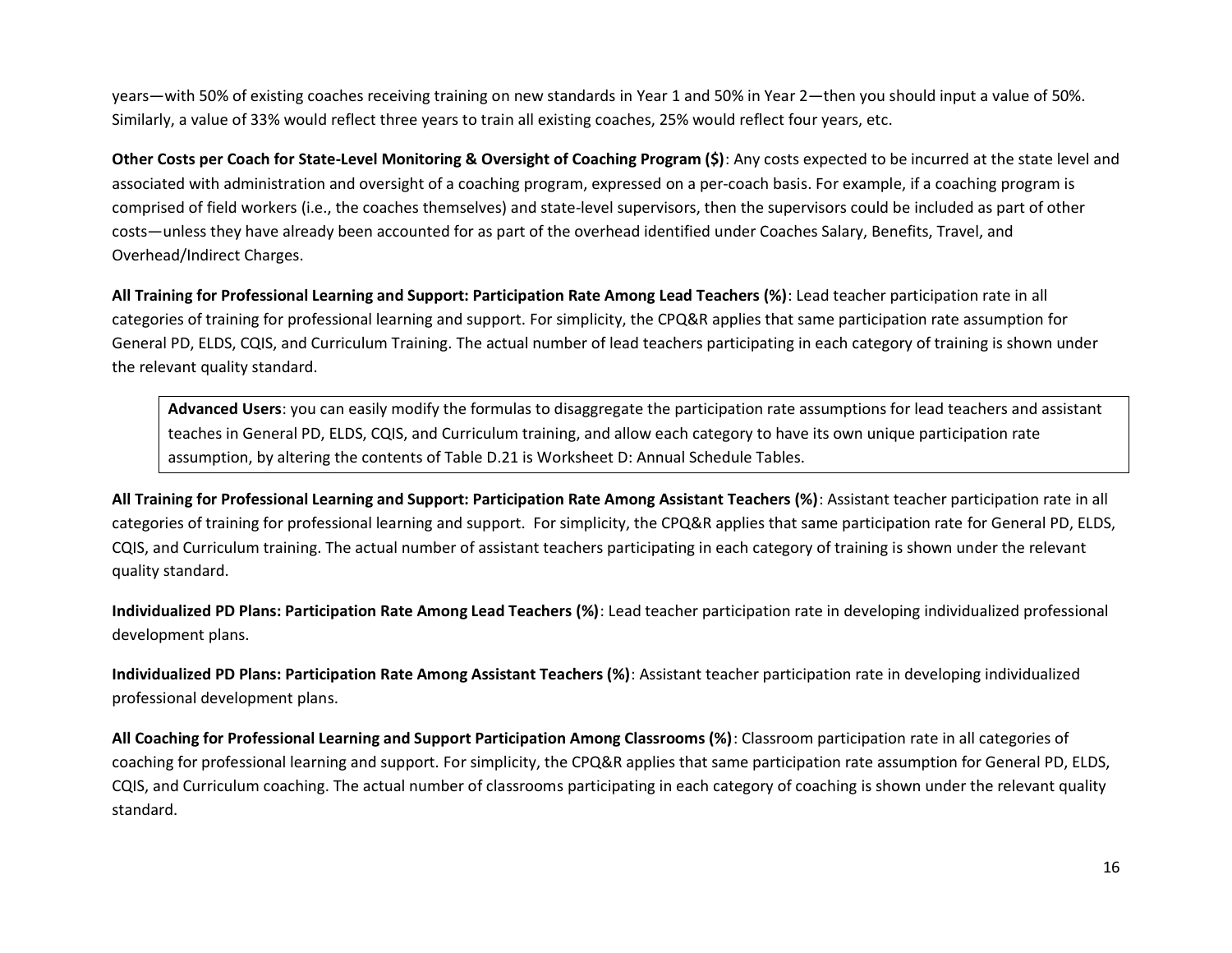**Advanced Users**: You can easily modify the formulas to disaggregate the participation rate assumptions for classrooms in General PD, ELDS, CQIS, and Curriculum coaching, and allow each category to have its own unique participation rate assumption, by altering the contents of Table D.23 is Worksheet D: Annual Schedule Tables.

**Other State-Level Implementation Supports for Professional Learning (\$)**: If there are other costs derived by the state associated with providing supports for professional learning, then enter it here.

**Advanced Users**: In the section of the table that includes Other State-Level Implementation Supports for Professional Learning, only the last row, "Subtotal: State-Level Implementation Supports for Professional Learning," is used by other worksheets in the CPQ&R to perform calculations. Therefore, you can insert additional rows in this section of the table as you see fit, as long as the correct subtotal amount is still captured in the aforementioned subtotal row.

*Early Learning and Development Standards.* This table allows you to enter cost data related to the development of Early Learning and Development Standards (ELDS) and subsequent technical assistance. The NIEER benchmark calls for Early Learning and Development Standards that are developmentally appropriate and comprehensive, with state supports for implementation of curriculum aligned with K-3 standards through guidance, materials, professional development, and the use of formative assessment to inform teaching. The sum of initial development costs and technical assistance represents the implementation supports for an integrated ELDS.

In addition to development and technical assistance costs, this table presents the output from assumptions pertaining to training and coaching lead teachers and assistant teachers for ELDS entered under Professional Learning and Support.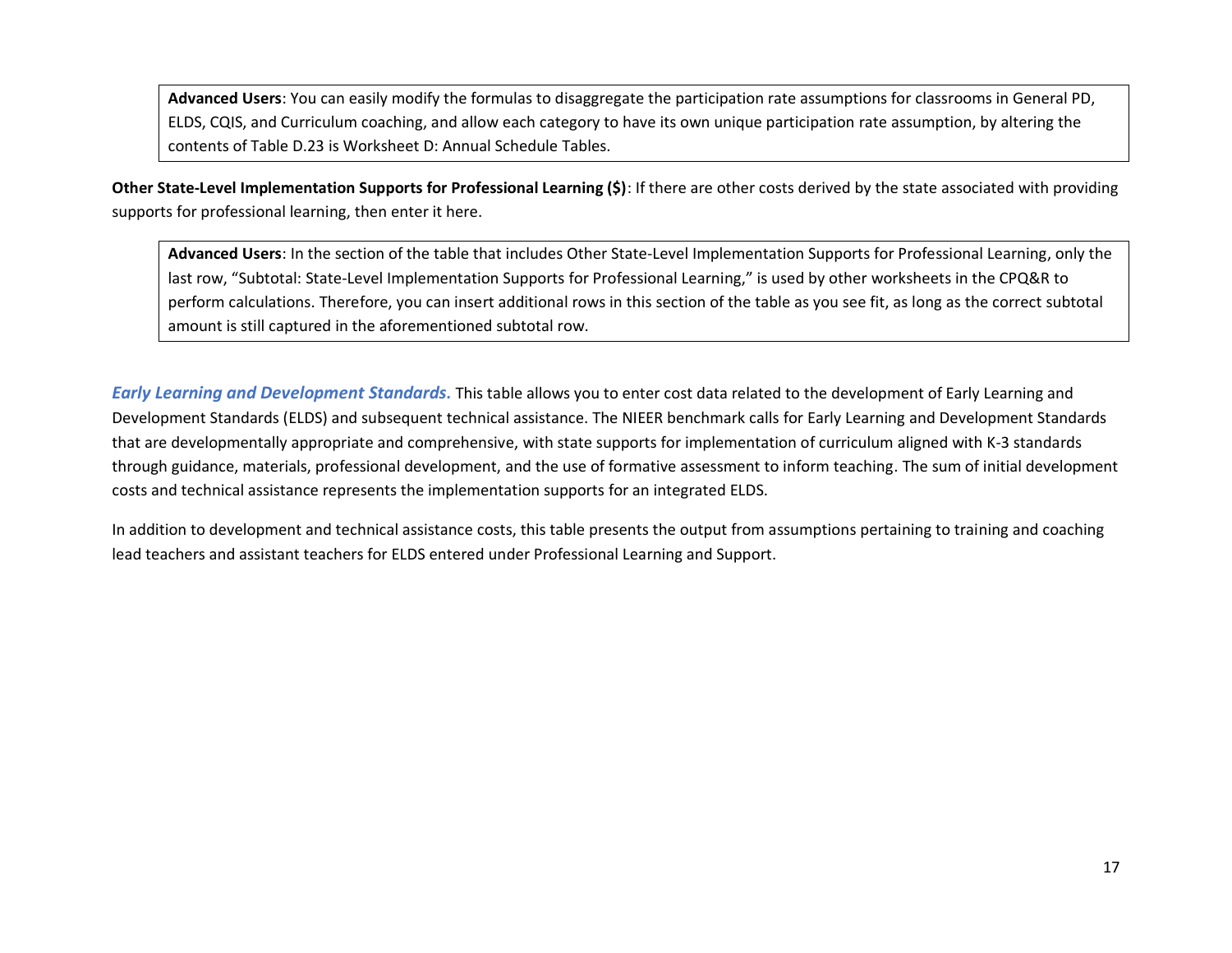| Table B.2.b: NIEER Preschool Quality Standards and Benchmarks                                                  |             |        |        |        |        |        |                               |        |        |        |        |         |              |
|----------------------------------------------------------------------------------------------------------------|-------------|--------|--------|--------|--------|--------|-------------------------------|--------|--------|--------|--------|---------|--------------|
| 7. Early Learning & Development Standards (NIEER Benchmark: Aligned, Supported, Culturally Sensitive)          |             |        |        |        |        |        |                               |        |        |        |        |         |              |
|                                                                                                                |             |        |        |        |        |        | <b>By Implementation Year</b> |        |        |        |        |         |              |
|                                                                                                                |             | Year 0 | Year:  | Year   | Year 3 | Year 4 | Year 5                        | Year 6 | Year 7 | Year 8 | Year 9 | Year 10 | <b>Total</b> |
| Number of Lead Teachers Participating in ELDS Training (See NIEER Standard #6 for Participation Rates)         |             |        |        |        |        |        |                               |        |        |        |        |         |              |
| Number of Assistant Teachers Participating in ELDS Training (See NIEER Standard #6 for Participation Rates)    |             |        |        |        |        |        |                               |        |        |        |        |         |              |
| Subtotal: Annual Provider-Level Cost for ELDS Training (See NIEER Standard #6 for Unit Costs)                  |             |        |        |        |        |        |                               |        |        |        |        |         | \$0          |
| Subtotal: Annual State-Level Cost for ELDS Training (See NIEER Standard #6 for Unit Costs)                     |             |        |        |        |        |        |                               |        |        |        |        |         | \$0          |
|                                                                                                                |             |        |        |        |        |        |                               |        |        |        |        |         |              |
| Number of Classrooms Participating in Coaching for ELDS (See NIEER Standard #6 for Participation Rates)        |             |        |        |        |        |        |                               |        |        |        |        |         |              |
| <b>Subtotal: Total Coaches for ELDS</b>                                                                        |             |        |        |        |        |        |                               |        |        |        |        |         |              |
| Subtotal: Annual State-Level Coaching Cost for ELDS (See NIEER Standard #6 for Unit Costs)                     |             |        |        |        |        |        |                               |        |        |        |        |         | \$O          |
|                                                                                                                |             |        |        |        |        |        |                               |        |        |        |        |         |              |
|                                                                                                                |             |        |        |        |        |        | <b>By Implementation Year</b> |        |        |        |        |         |              |
|                                                                                                                |             | Year 0 | Year 1 | Year 2 | Year 3 | Year 4 | Year 5                        | Year 6 | Year 7 | Year 8 | Year 9 | Year 10 |              |
| Initial ELDS Development: Culturally Sensitive and Aligned with Child Assessments and I/T & K-3 Standards (\$) | <b>TRUE</b> | \$0    |        |        |        |        |                               |        |        |        |        |         | \$0          |
| Technical Assistance (TA) and Other Ongoing Implementation Supports for ELDS (\$)                              | <b>TRUE</b> | \$0    |        |        |        |        |                               |        |        |        |        |         | \$0          |
| Subtotal: Implementation Supports for Integrated ELDS                                                          |             |        |        |        |        |        |                               |        |        |        |        |         | \$O          |
|                                                                                                                |             |        |        |        |        |        |                               |        |        |        |        |         |              |
| Subtotal: State-Level Cost for Integrated ELDS (\$)                                                            |             |        |        |        |        |        |                               |        |        |        |        |         | \$O          |
| Integrated ELDS as a % of Total State-Level Infrastructure & Supports (%)                                      |             |        |        |        |        |        |                               |        |        |        |        |         |              |

# *The Alterable Variables in the Early Learning and Development Standards Section*

**Initial ELDS Development: Culturally Sensitive and Aligned with Child Assessments and I/T & K-3 Standards (\$)**: ELDS costs incurred by the state, entered by implementation year, associated with developing comprehensive standards that are aligned with state standards for infant/toddler, K-3, and/or college & career readiness, child assessments, and are culturally sensitive.

**Technical Assistance (TA) and Other Ongoing Implementation Supports for ELDS (\$)**: Technical assistance associated with the implementation of the ELDS, entered by implementation year, and any other implementation support costs incurred by the state.

**Advanced Users**: In the section of the table that includes Initial ELDS Development and Technical Assistance, only the last row, "Subtotal: Implementation Supports for Integrated ELDS," is used by other worksheets in the CPQ&R to perform calculations. Therefore, you can insert additional rows in this section of the table as you see fit, as long as the correct subtotal amount is still captured in the aforementioned subtotal row.

*Continuous Quality Improvement System***.** This table allows you to enter information on the frequency of classroom observations and the associated costs of a Continuous Quality Improvement System (CQIS). The NIEER benchmark is for teachers and administrators to regularly collect, report, and use data to make decisions at the classroom, local, and state levels. Also, a statewide program improvement plan is developed, reviewed, and revised on a scheduled basis.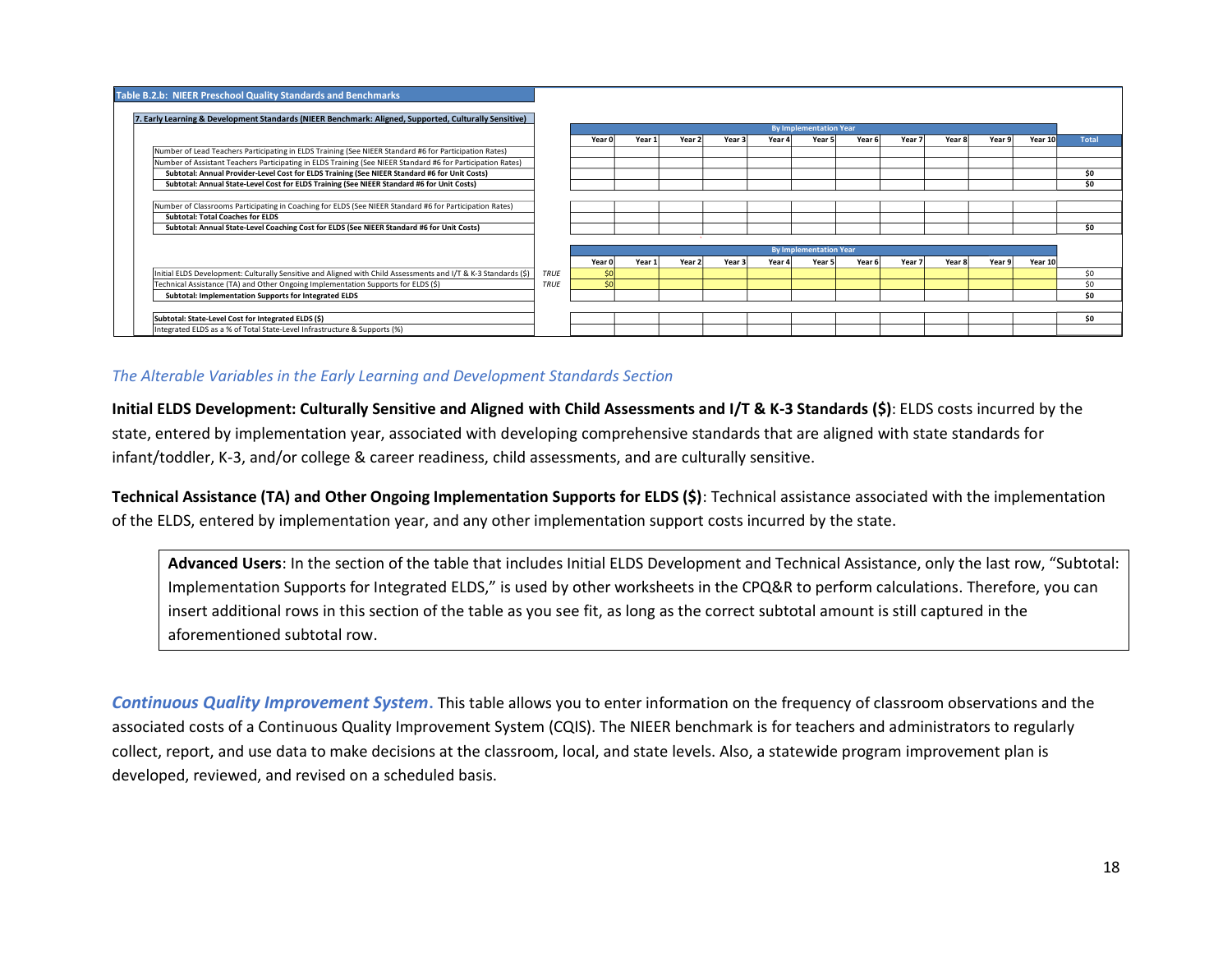In addition to classroom observation and state planning costs, this table presents the output from assumptions pertaining to training and coaching lead teachers and assistant teachers for CQIS entered under Professional Learning and Support. The output includes provider-level and state-level costs.



## *The Alterable Variables in the Continuous Quality Improvement System Standards Section*

**Frequency in Years Between Classroom Observations for CQIS**: the number of years between classroom observations for CQIS. For example, if observations occur twice per year, then you would enter a value of 0.5 years, and if observations are annual, then you would enter a value of one year (1.0). Values greater than one year are allowed within the CPQ&R: a value of 2.0 years means that 50% of participating classrooms are evaluated each year, with the remaining 50% evaluated the following year. The CPQ&R assumes an even distribution of observations over such multi-year periods.

**Cost per Classroom for Classroom Observation and Data Collection (\$)**: The cost to conduct observations and collect data. If these activities are completed by a member of the provider's internal staff, then the cost could be much lower than if these activities were completed by an independent third party. Similarly, if the observations and data involve use of a rigorous program assessment tool (such as ERS/ECERS or CLASS),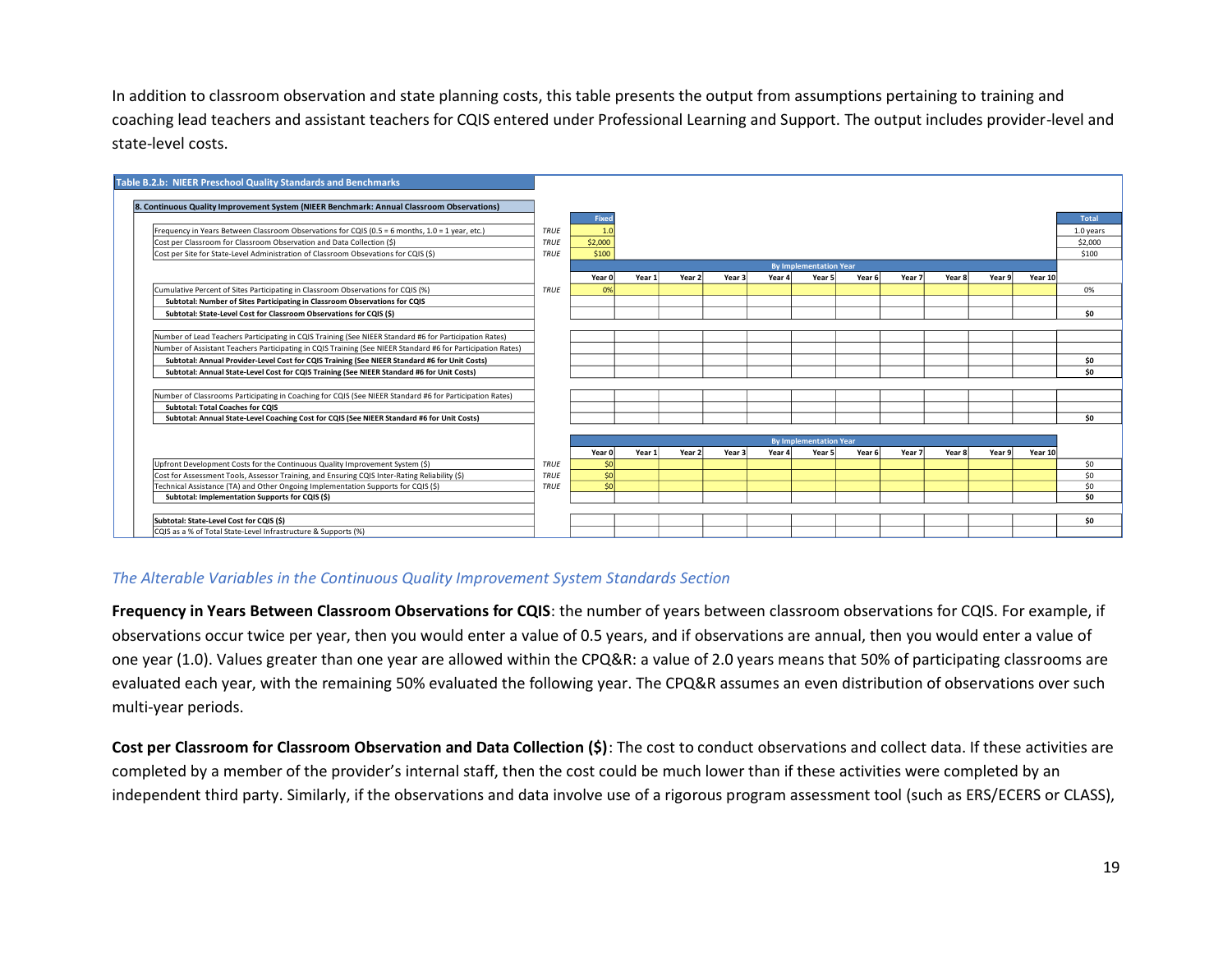then the cost will be higher than if a program assessment tool is not used. The default value for the cost per classroom in the CPQ&R reflects a situation wherein an independent third party observes the class and utilizes rigorous program assessment tools to issue a CQIS rating.

**Cost per Site for State-Level Administration of Classroom Observations for CQIS (\$)**: Any costs expected to be incurred at the state level and associated with administration and oversight of a program of classroom observations for CQIS, expressed on a per-site basis.

**Cumulative Percent of Sites Participating in Classroom Observations for CQIS (%)**: The percentage of sites expected to participate in classroom observations for CQIS each year. This percentage is combined with the frequency of classroom observations to establish the number of observations expected annually under a preschool slot plan. For example, if 50% of classrooms are expected to participate in classroom observations and the frequency between observations is two years (2.0), then 25% of classrooms would be expected to complete classroom observations each year, with the remaining 25% completing observations the following year.

**Upfront Development Costs for the Continuous Quality Improvement System (\$)**: Initial costs incurred by the state, entered by implementation year, associated with developing a system using data to make decisions at the classroom, local, and state level.

**Cost for Assessment Tools, Assessor Training, and Ensuring CQIS Inter-Rating Reliability (\$)**: Initial and ongoing costs for the use of assessment tools, including the cost of the tools, training of assessors, and testing for reliably consistent assessments between assessors.

**Technical Assistance (TA) and Other Ongoing Implementation Supports for CQIS (\$)**: Ongoing cost, entered by implementation year, for technical assistance and other any other supports—excluding upfront development costs and the cost for assessment tools, assessor training, and ensuring inter-rating reliability—related to the implementation of a Continuous Quality Improvement System.

**Advanced Users**: In the section of the table that includes Upfront Development Costs and Technical Assistance, only the last row, "Subtotal: Implementation Supports for CQIS," is used by other worksheets in the CPQ&R to perform calculations. Therefore, you can insert additional rows in this section of the table as you see fit, as long as the correct subtotal amount is still captured in the aforementioned subtotal row.

*Curriculum.* This table allows you to enter unit information related to curriculum development and support. The NIEER benchmark calls for support to be in place for curriculum selection and implementation. States are not required to use specific curriculum models but rather must provide guidance for, or have a process for, approving the use of curricula as well as provide support for implementation.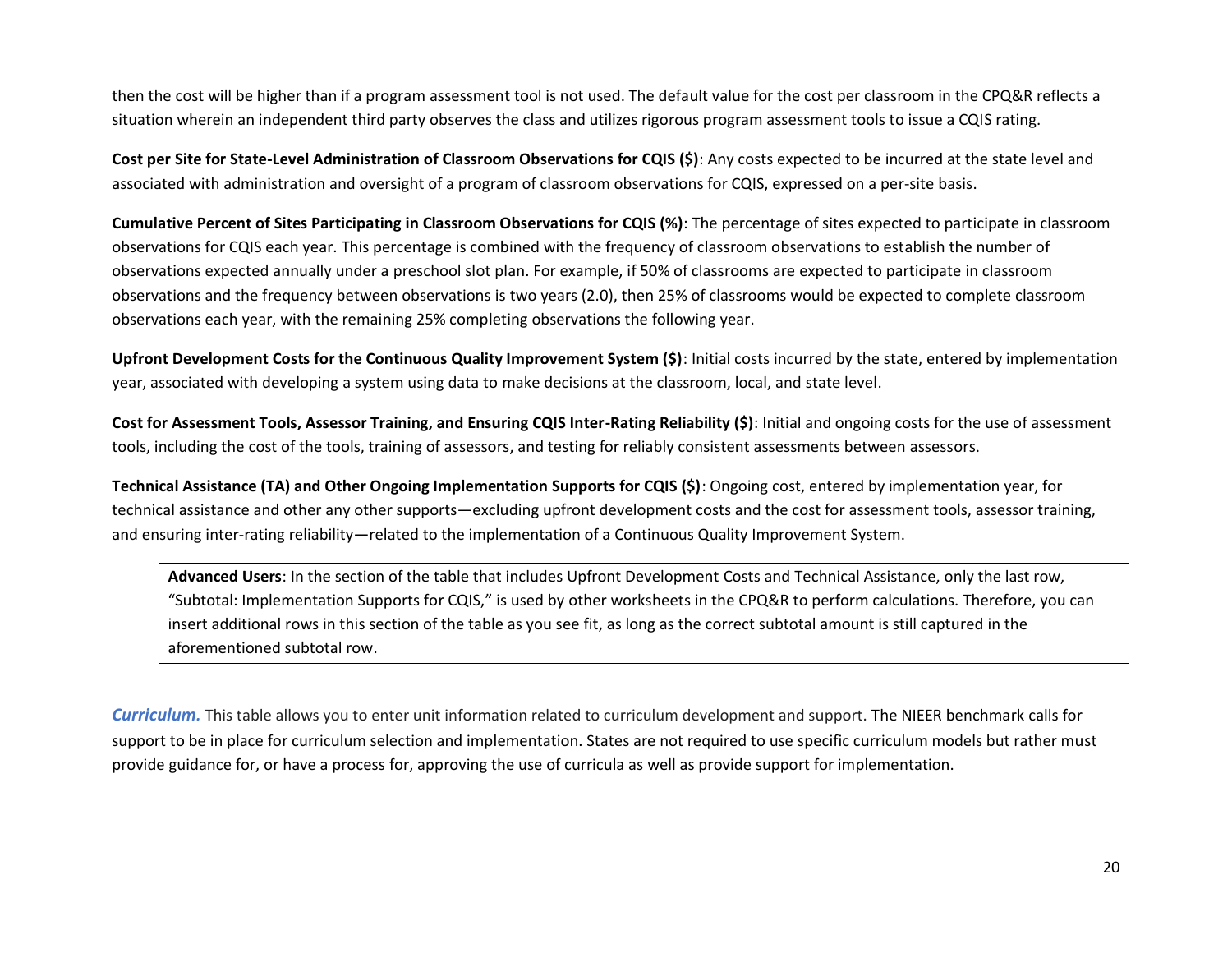In addition to curriculum selection and implementation costs, this table presents the output from assumptions pertaining to training and coaching lead teachers and assistant teachers for Curriculum entered under Professional Learning and Support. The output includes providerlevel and state-level costs.

| 9. Curriculum (NIEER Benchmark: Supports for Curriculum Selection and Implementation)                        |             |              |        |                   |                   |        |                               |        |        |        |        |         |                     |
|--------------------------------------------------------------------------------------------------------------|-------------|--------------|--------|-------------------|-------------------|--------|-------------------------------|--------|--------|--------|--------|---------|---------------------|
| <b>Curriculum Selection</b>                                                                                  |             | <b>Fixed</b> |        |                   |                   |        |                               |        |        |        |        |         | <b>Total</b>        |
| One-Time Cost per Participating Site for Curiculum Selection Supports                                        | TRUE        | \$100        |        |                   |                   |        |                               |        |        |        |        |         | \$100 per site      |
|                                                                                                              |             |              |        |                   |                   |        | <b>By Implementation Year</b> |        |        |        |        |         |                     |
|                                                                                                              |             | Year 0       | Year 1 | Year <sub>2</sub> | Year <sub>3</sub> | Year 4 | Year 5                        | Year 6 | Year 7 | Year 8 | Year 9 | Year 10 |                     |
| Cumulative Percent of Sites Participating in Curriculum Selection Supports (%)                               | TRUE        | 0%           |        |                   |                   |        |                               |        |        |        |        |         | 0%                  |
| Subtotal: Cumulative Number of Sites Participating in Curriculum Selection Supports                          |             |              |        |                   |                   |        |                               |        |        |        |        |         | 0 sites             |
| Subtotal: Number of Sites Receiving One-Time Curriculum Selection Supports                                   |             |              |        |                   |                   |        |                               |        |        |        |        |         | 0 sites             |
| Subtotal: State-Level Cost for One-Time Curriculum Selection Supports (\$)                                   |             |              |        |                   |                   |        |                               |        |        |        |        |         | \$O                 |
| Curriculum Implementation                                                                                    |             | <b>Fixed</b> |        |                   |                   |        |                               |        |        |        |        |         |                     |
| One-Time Cost per Participating Classroom for Curriculum Materials                                           | TRUE        | \$800        |        |                   |                   |        |                               |        |        |        |        |         | \$800 per classroom |
|                                                                                                              |             |              |        |                   |                   |        | <b>By Implementation Year</b> |        |        |        |        |         |                     |
|                                                                                                              |             | Year 0       | Year 1 | Year 2            | Year <sub>3</sub> | Year 4 | Year 5                        | Year 6 | Year 7 | Year 8 | Year 9 | Year 10 |                     |
| Cumulative Percent of Classrooms Participating in Curriculum Materials Support (%)                           | TRUE        | 0%           |        |                   |                   |        |                               |        |        |        |        |         | 0%                  |
| Subtotal: Cumulative Number of Classrooms Participating in Curriculum Materials Support                      |             |              |        |                   |                   |        |                               |        |        |        |        |         | 0 classrooms        |
| Subtotal: Number of Classrooms Receiving One-Time Curriculum Materials                                       |             |              |        |                   |                   |        |                               |        |        |        |        |         | 0 classrooms        |
| Subtotal: State-Level Cost for One-Time Curriculum Materials Support (\$)                                    |             |              |        |                   |                   |        |                               |        |        |        |        |         | \$O                 |
|                                                                                                              |             |              |        |                   |                   |        |                               |        |        |        |        |         |                     |
| Number of Lead Teachers Participating in Curriculum Training (See NIEER Standard #6 for Participation Rates) |             |              |        |                   |                   |        |                               |        |        |        |        |         |                     |
| Number of Assistant Teachers Participating in Curriculum Training (See NIEER Standard #6, Above)             |             |              |        |                   |                   |        |                               |        |        |        |        |         |                     |
| Subtotal: Annual Provider-Level Cost for Curriculum Training (See NIEER Standard #6 for Unit Costs)          |             |              |        |                   |                   |        |                               |        |        |        |        |         | \$O                 |
| Subtotal: Annual State-Level Cost for Curriculum Training (See NIEER Standard #6 for Unit Costs)             |             |              |        |                   |                   |        |                               |        |        |        |        |         | \$0                 |
|                                                                                                              |             |              |        |                   |                   |        |                               |        |        |        |        |         |                     |
| Number of Classrooms Participating in Coaching for Curriculum (See NIEER Standard #6, Above)                 |             |              |        |                   |                   |        |                               |        |        |        |        |         |                     |
| <b>Subtotal: Total Coaches for Curriculum</b>                                                                |             |              |        |                   |                   |        |                               |        |        |        |        |         |                     |
| Subtotal: Annual State-Level Coaching Cost for Curriculum (See NIEER Standard #6 for Unit Costs)             |             |              |        |                   |                   |        |                               |        |        |        |        |         | \$0                 |
|                                                                                                              |             |              |        |                   |                   |        |                               |        |        |        |        |         |                     |
|                                                                                                              |             |              |        |                   |                   |        | <b>By Implementation Year</b> |        |        |        |        |         |                     |
|                                                                                                              |             | Year 0       | Year 1 | Year <sub>2</sub> | Year 3            | Year 4 | Year 5                        | Year 6 | Year 7 | Year 8 | Year 9 | Year 10 |                     |
| Upfront Development Costs to Align Curriculum with other State Standards (\$)                                | TRUE        | \$0          |        |                   |                   |        |                               |        |        |        |        |         | \$0                 |
| Technical Assistance (TA) and Other Ongoing Implementation Supports for Curriculum (\$)                      | <b>TRUE</b> | \$0          |        |                   |                   |        |                               |        |        |        |        |         | \$0                 |
| Subtotal: Implementation Supports for Curriculum (\$)                                                        |             |              |        |                   |                   |        |                               |        |        |        |        |         | \$O                 |
|                                                                                                              |             |              |        |                   |                   |        |                               |        |        |        |        |         |                     |
| Subtotal: State-Level Cost for Curriculum (\$)                                                               |             |              |        |                   |                   |        |                               |        |        |        |        |         | \$O                 |
| Curriculum as a % of Total State-Level Infrastructure & Supports (%)                                         |             |              |        |                   |                   |        |                               |        |        |        |        |         |                     |

### *The Alterable Variables for the Curriculum Standards Section*

**One-Time Cost per Participating Site for Curriculum Selection Supports**: A state level cost incurred as the result of a site participating in support for curriculum selection. The CPQ&R assumes this is a one-time cost for existing and new sites participating in such support.

**Cumulative Percent of Sites Participating in Curriculum Selection Supports (%)**: The percentage of sites, by implementation year, that have utilized curriculum selection support in the current year and in all past years. If all sites are expected to receive such support in the first implementation year, then you would enter a value of 100% in Year 1 and in all subsequent years of your annual slot plan. You can also model a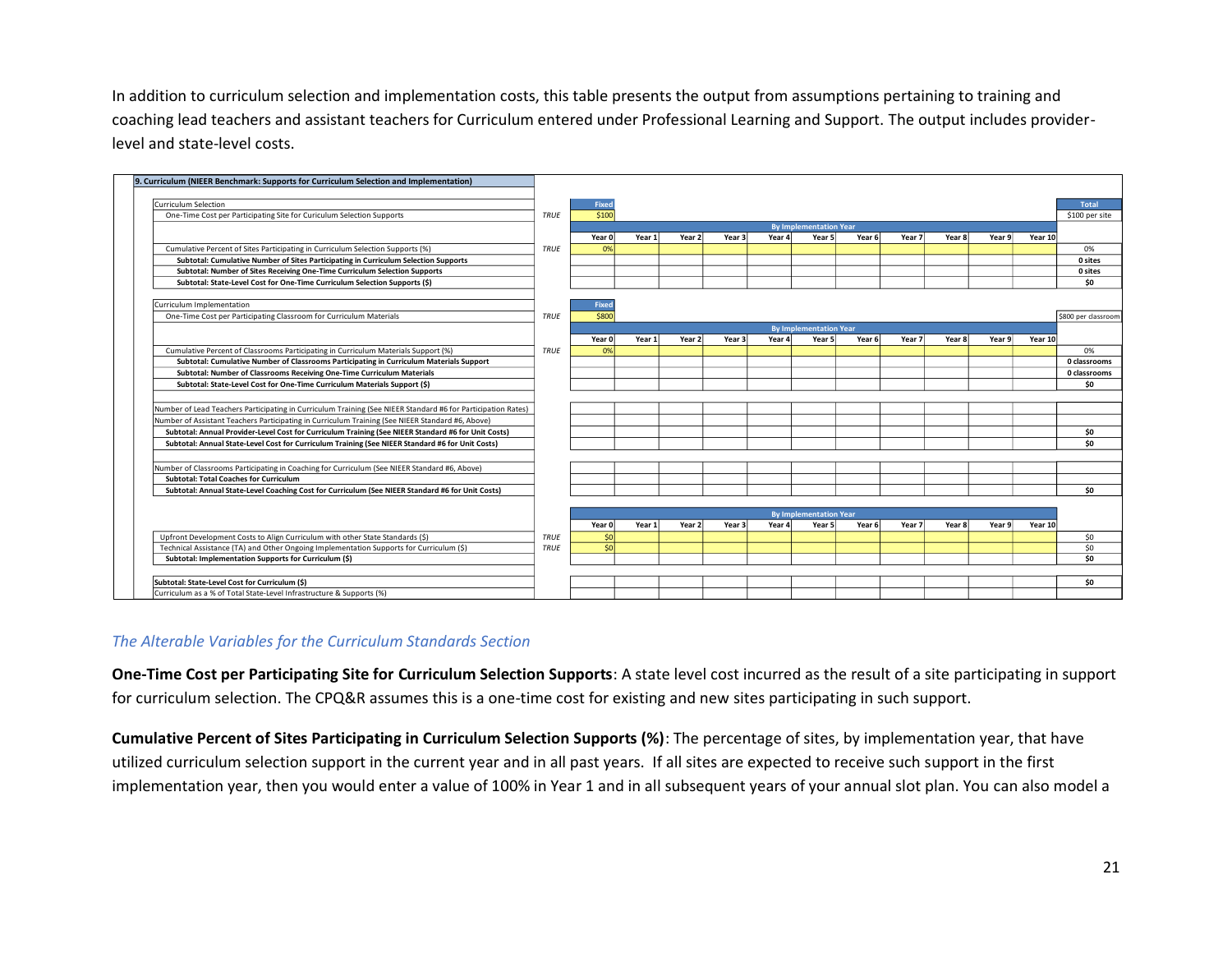program for curriculum selection supports that is growing over time, perhaps because caseload restrictions prevent state-level staff from administering the intended support to 100% of sites in one calendar year.

**One-Time Cost per Participating Classroom for Curriculum Materials**: A state level cost incurred as the result of a site receiving curriculum materials. The CPQ&R assumes this is a one-time cost for existing and new sites participating in such support.

**Cumulative Percent of Classrooms Participating in Curriculum Materials Support (%)**: The percentage of sites, by implementation year, that have received curriculum materials in the current year and in all past years. If all sites are expected to receive the materials in the first implementation year, then you would enter a value of 100% in Year 1 and in all subsequent years of your annual slot plan. You can also model a program for curriculum materials that is growing over time.

**Upfront Development Costs to Align Curriculum with other State Standards (\$)**: Initial costs incurred by the state, entered by implementation year, associated with aligning selected curricula with other state standards.

**Technical Assistance (TA) and Other Ongoing Implementation Supports for Curriculum (\$)**: Ongoing cost, entered by implementation year, for technical assistance and other supports related to implementation of a statewide curriculum program.

**Advanced Users**: In the section of the table including Upfront Development Costs and Technical Assistance, only the last row, "Subtotal: Implementation Supports for Curriculum," is used by other worksheets in the CPQ&R to perform calculations. Therefore, you can insert additional rows in this section of the table as you see fit, as long as the correct subtotal amounts is still captured in the aforementioned subtotal row.

*Screening/Referral and Support Services***.** This table allows you to specify the cost to the provider for offering screening and referral services per participating child, and the percentage of children expected to participate in these services. The NIEER benchmark is to offer vision, hearing, and health screening. Varying assumptions by delivery model allows the CPQ&R to accommodate situations wherein one delivery model provides more screening/referral and support services than another. For example, Head Start might offer more comprehensive screening and support services than Child Care Centers.